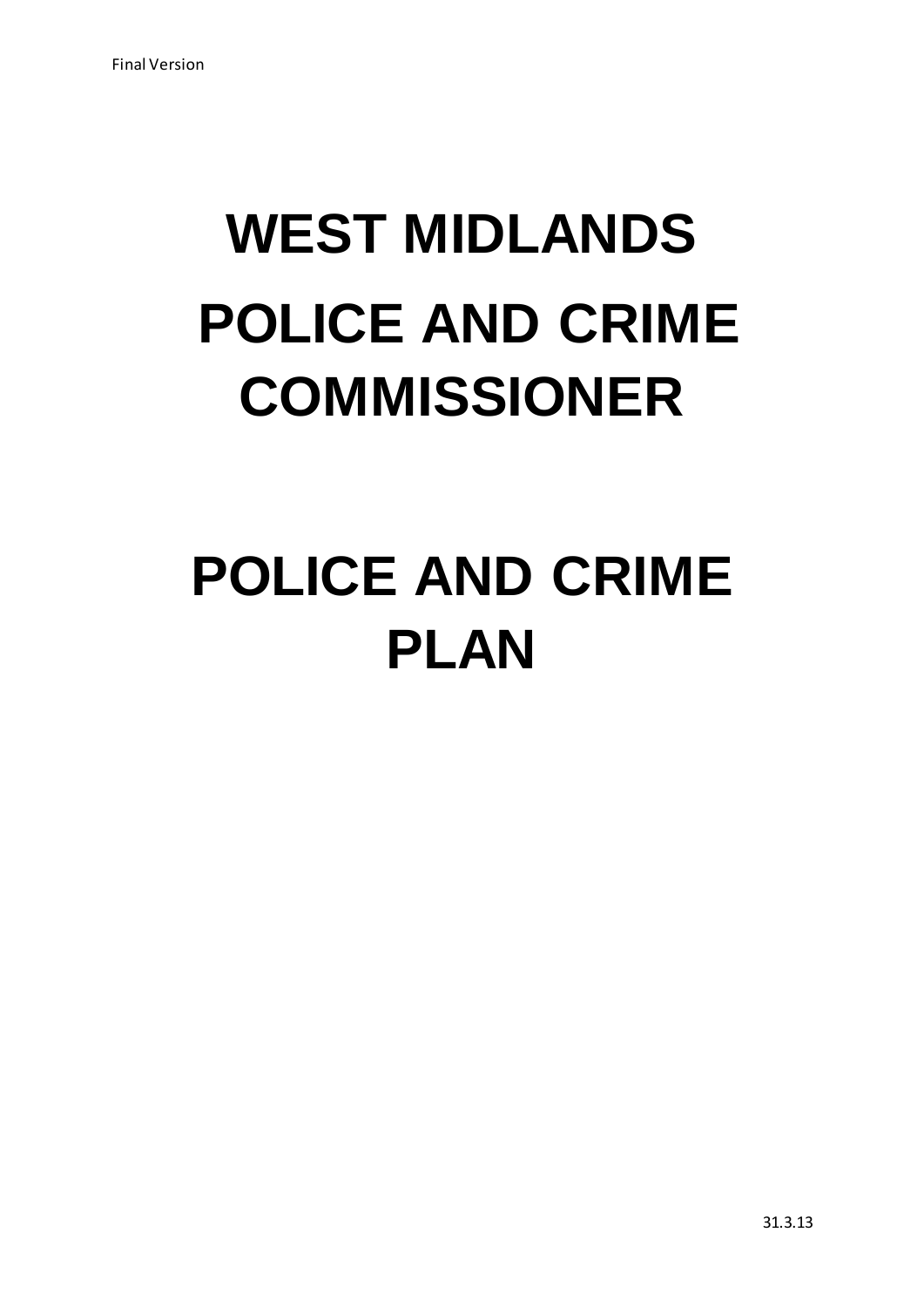# **Contents**

# **1. Introduction**

## **2. How the plan is created**

## **3. Police and Crime Objective**

- 3.1 Improving public confidence in policing
- 3.2 Creating stronger partnerships
- 3.3 Developing greater local Identity across the West Midlands
- 3.4 Delivering better value for money
- 3.5 Demonstrating the Forces' commitment to social responsibility
- 3.6 Reducing crime and offending
- 3.7 Better protecting people from harm
- 3.8 Improving the service the public receive from the police
- 3.9 Supporting stronger communities
- 3.10 Ensuring an effective contribution to national policing

### **4. New Operating Model**

- **5. Strategic change**
- **6. Accountability**
- **7. Summary of milestones and deliverables for 2013-14**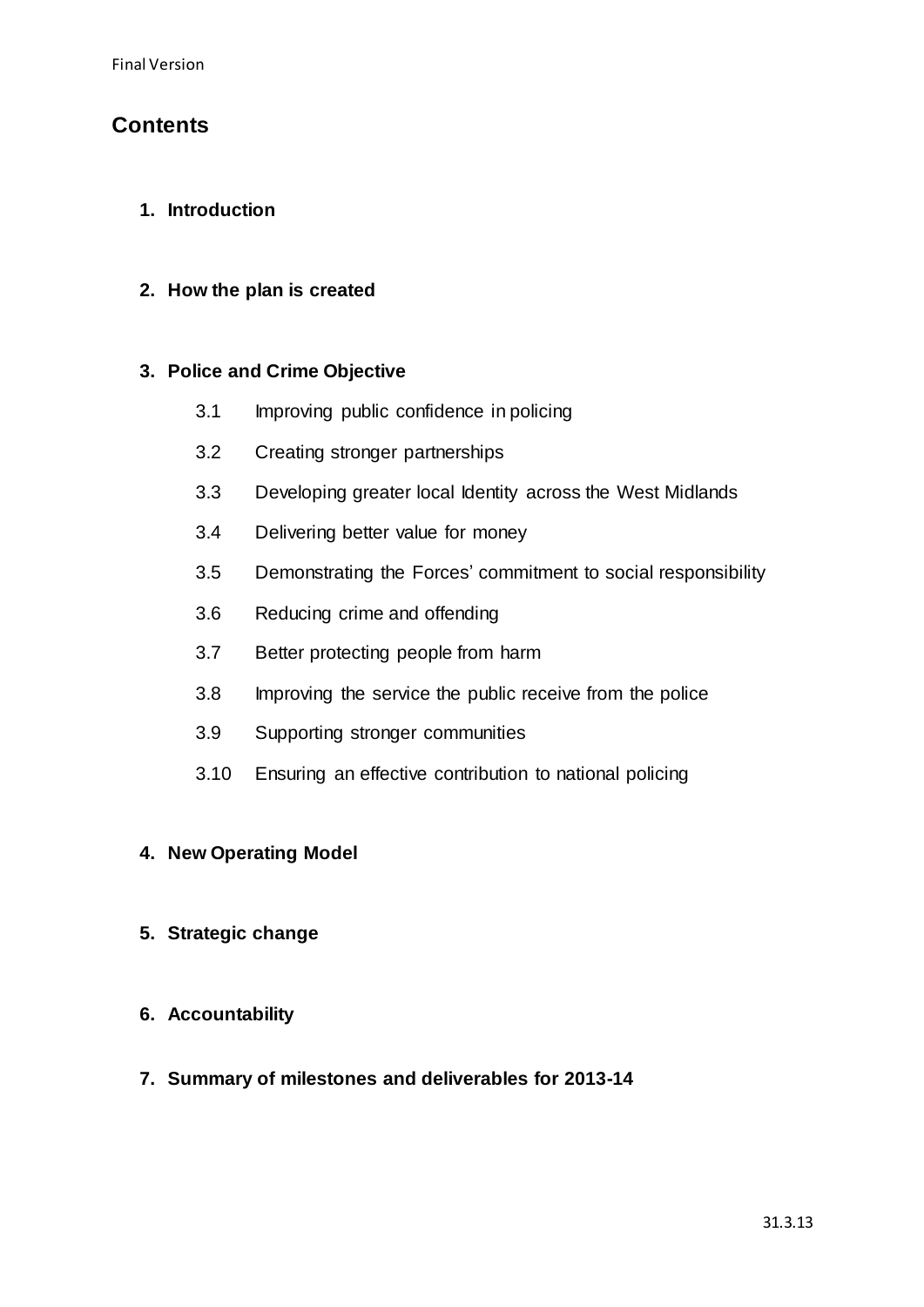# **1 Introduction**

I have the privilege of being elected the first Police and Crime Commissioner in the West Midlands. I have the challenging role of ensuring that the 2.74 million people here in the West Midlands are served by an efficient and effective police force. West Midlands Police is the largest force outside London and is diverse and complex. The Force has a budget of more than £600m and employs 7,700 police officers and 3,800 police staff headed by the Chief Constable, Chris Sims QPM. This is certainly an area where policing is dynamic and demanding.

My Police and Crime Plan looks forward over the period of my office and sets out how I hope to meet my vision for all of us who live and work in the West Midlands : 'Pride in our Police'.

This plan sets out:

- my police and crime objectives
- the policing which the Chief Constable will provide
- the financial and other resources which I will provide to the Chief Constable to meet the Force's mission of 'Serving our communities, protecting them from harm'.
- How the Chief Constable will report to me on the provision of policing and how Force performance will be measured
- how I intend to make crime and disorder reduction grants to partners, without which the delivery of aspects of this plan would not be possible

I am keen that this plan captures the voice of the public on how priorities are developed and set. This cannot be done by simply relying on the next PCC election in 2016. I therefore intend to revise the plan every year to benefit from effective working with local partnerships, ongoing professional policing and financial advice and, most importantly, the views of the public. I want the police to reflect the strong sense of civic identity that exists in our local authority areas and in your neighbourhoods. The plan also reflects the development of the Force and the resources being employed to support operational policing.

As a major metropolitan force, West Midlands Police contributes heavily to the safety of the whole country not just the West Midlands. The Force provides national counter terrorism capability and a large proportion of operational assets that support UK policing at times of need. This plan details how the Chief Constable and I will ensure that we contribute to this strategic need.

Bob Jones West Midlands Police and Crime Commissioner

1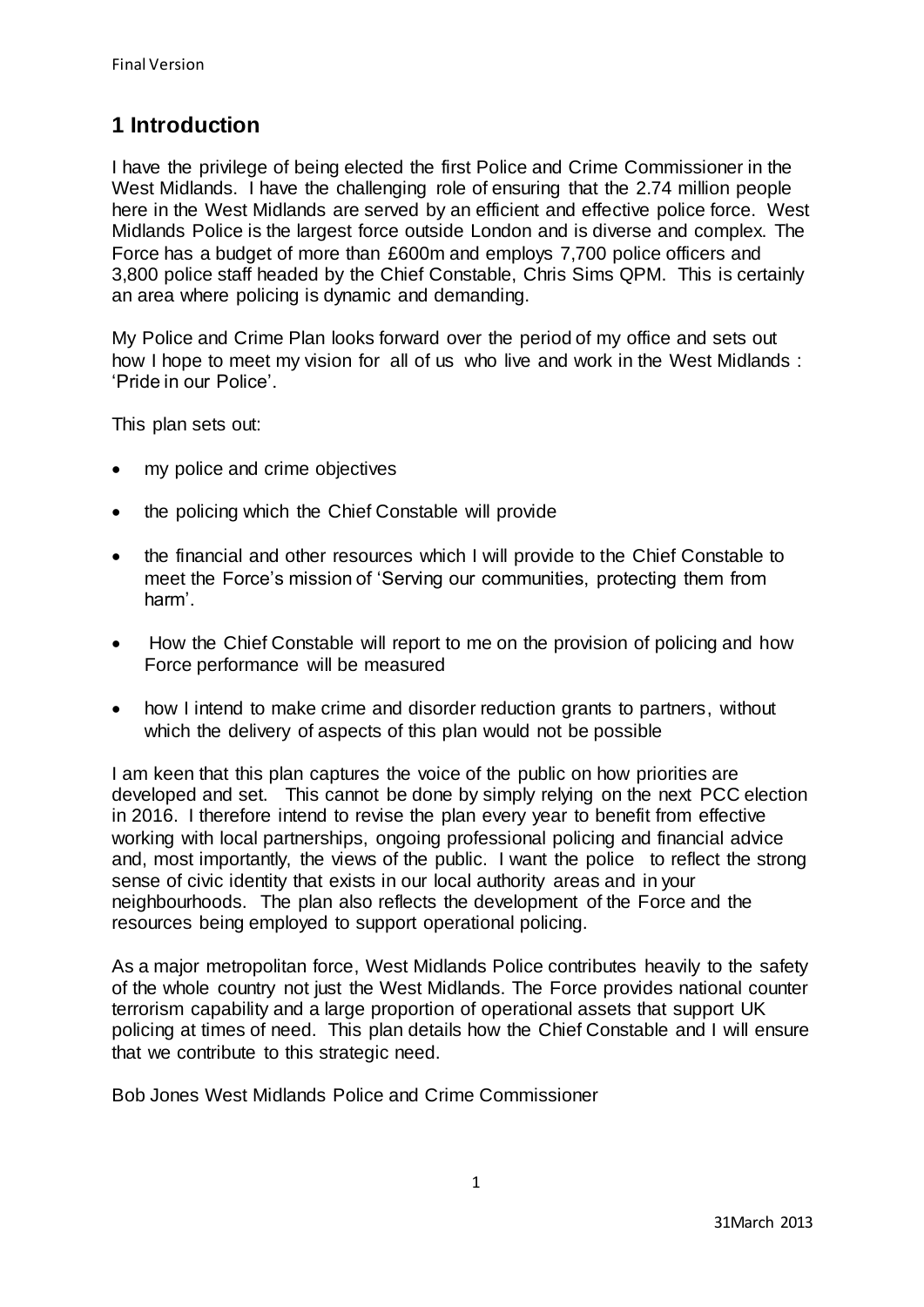# **2 How the plan is created**

This plan covers a range of factors. These are the:

- manifesto commitments of the Police and Crime Commissioner
- The assessment conducted by the Chief Constable which identifies the Force's strategic policing priorities, based upon knowledge held by the Force
- strategic assessments of community safety needs carried out by the community safety partnerships in Birmingham, Coventry, Dudley, Sandwell, Solihull, Walsall and Wolverhampton
- Strategic Policing Requirement which identifies national requirements set out by the Home Secretary to which both the Chief Constable and the Police and Crime Commissioner must have regard
- medium term financial prospects for the revenue and capital funding for West Midlands Police
- the views of local people, including victims of crime, making use of the work done by West Midlands Police Authority, public engagement during the Commissioner's election campaign and subsequent public engagement through the social media and a series of summits targeted at victims, business, young people, partners and trust and confidence issues

Making use of all the information available the plan sets objectives across the Commissioner's term of office. It will be refreshed each year to ensure it matches the public need and operational issues identified by the police and partners. The plan has West Midland's wide outcomes and measures but will be built upon local plans for each of the local authorities within the Force area. In the future this will include the work carried out through local policing and crime boards, which was manifesto commitment of the Commissioner.

Prior to being finalised the plan is also reviewed and commented on by the West Midlands Police and Crime Panel. This is the body established under the Police Reform and Social Responsibility Act 2011 with a statutory role to support and review the work of the Commissioner. The Panel comprises twelve local councillors from across the seven local authorities together with two independent members.

The sections that follow in this plan set out the detailed activities that will be undertaken by the Force, together with the milestones they are expected to achieve. This activity is intended to achieve the Commissioner's vision that all that work and live in the West Midlands will have 'Pride in our Police'.

Progress towards ownership of the service by those to whom it is delivered will be supported by five police and crime objectives:

• Improving public confidence in policing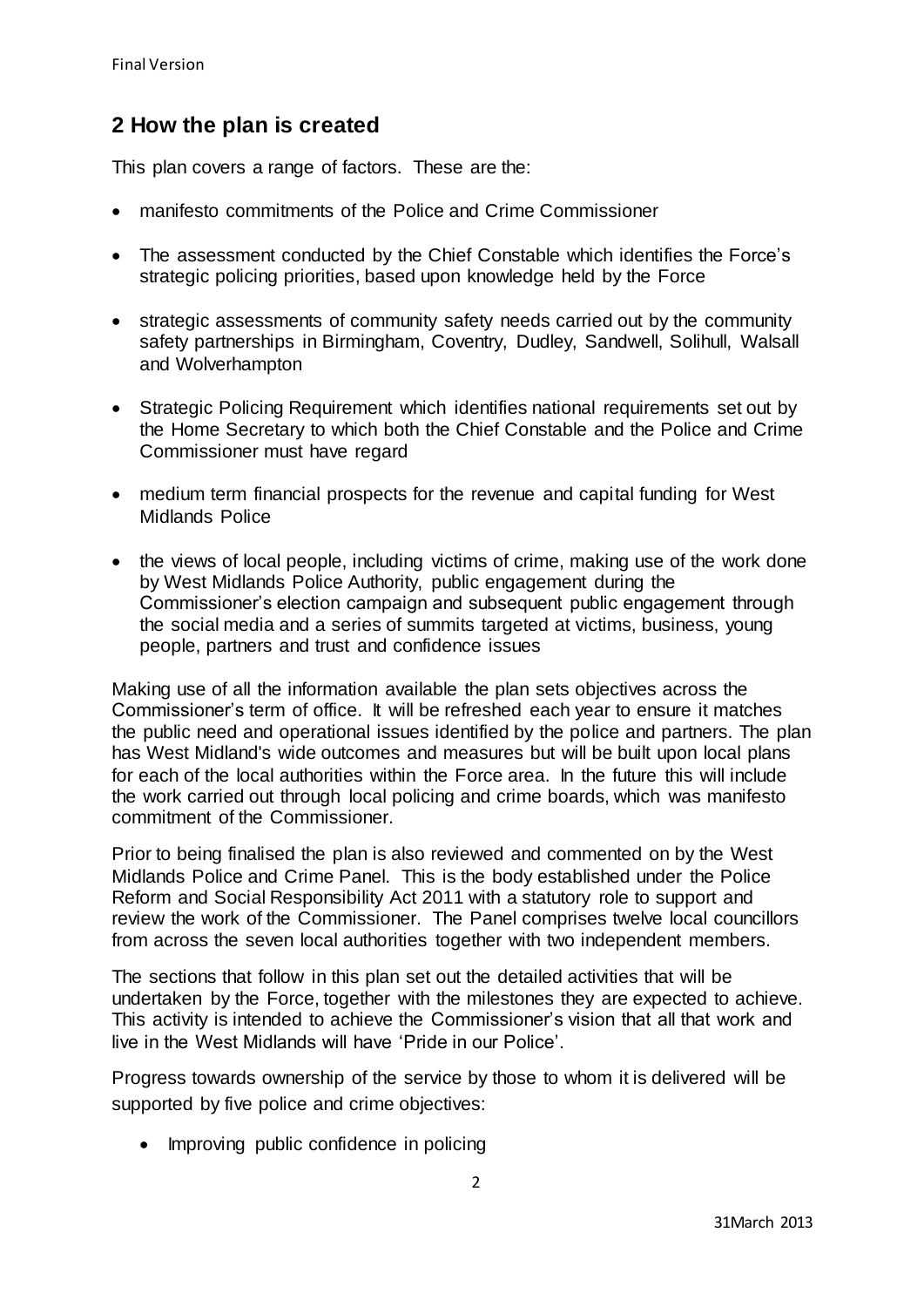- Creating stronger partnerships
- Developing greater local identity across the West Midlands
- Demonstrating the Force's commitment to social responsibility
- Delivering better value for money

The second aspect of the 'Pride in our Police' vision is to recognise the importance of improved delivery of policing services. This ambition will also be underpinned by five further objectives:

- Reducing crime and offending
- Better protecting people from harm
- Improving the service the public receive from the police
- Supporting stronger communities
- Ensuring a more effective contribution to national policing

Diagram 1 shows how these ten supporting aims contribute to the delivery of the vision. The vision will be delivered through close working between the Chief Constable and the Commissioner for the benefit of the people of the West Midlands.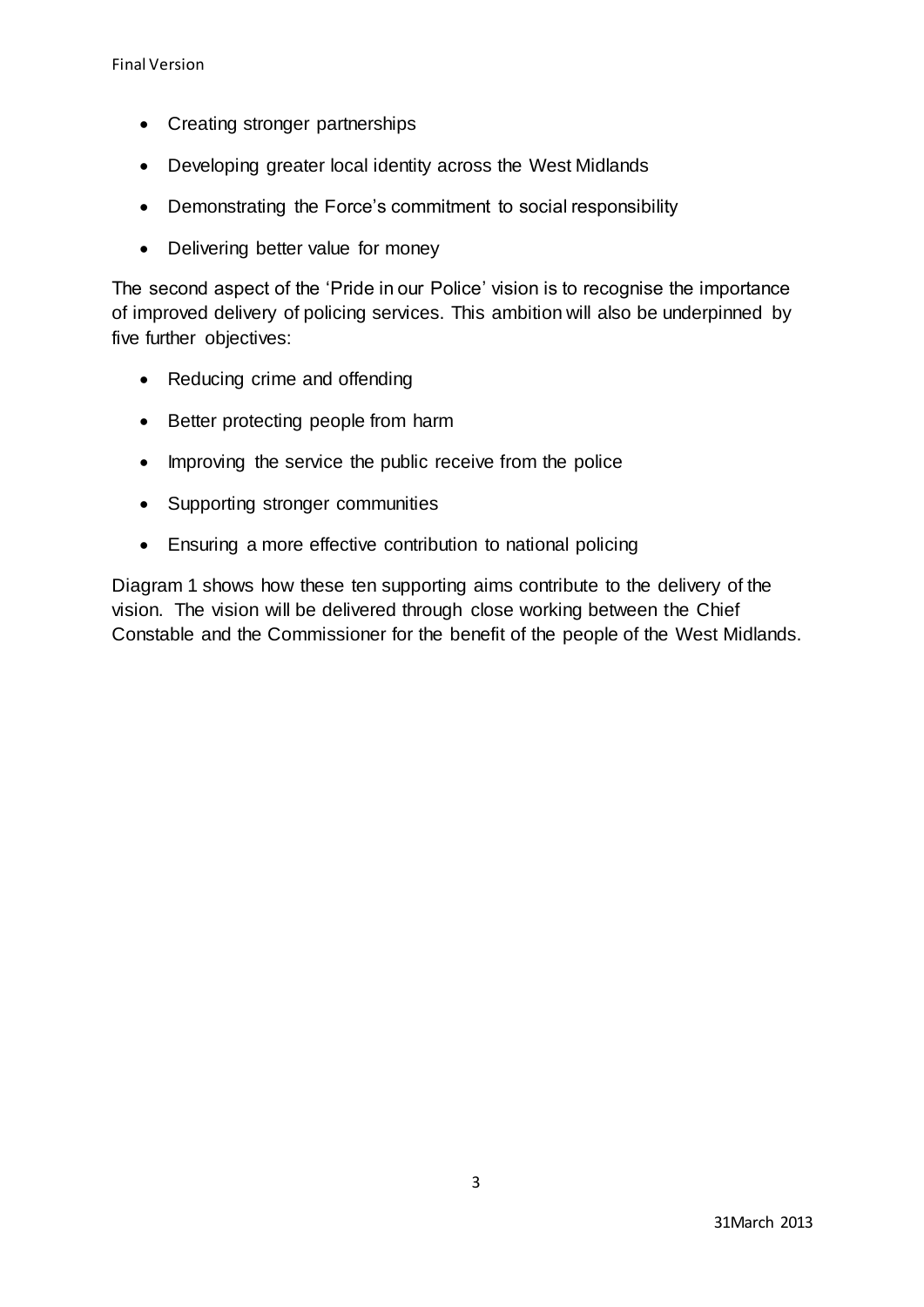

**West Midlands Police and Crime Commissioner's Strategic Outcomes Framework (Diagram 1)**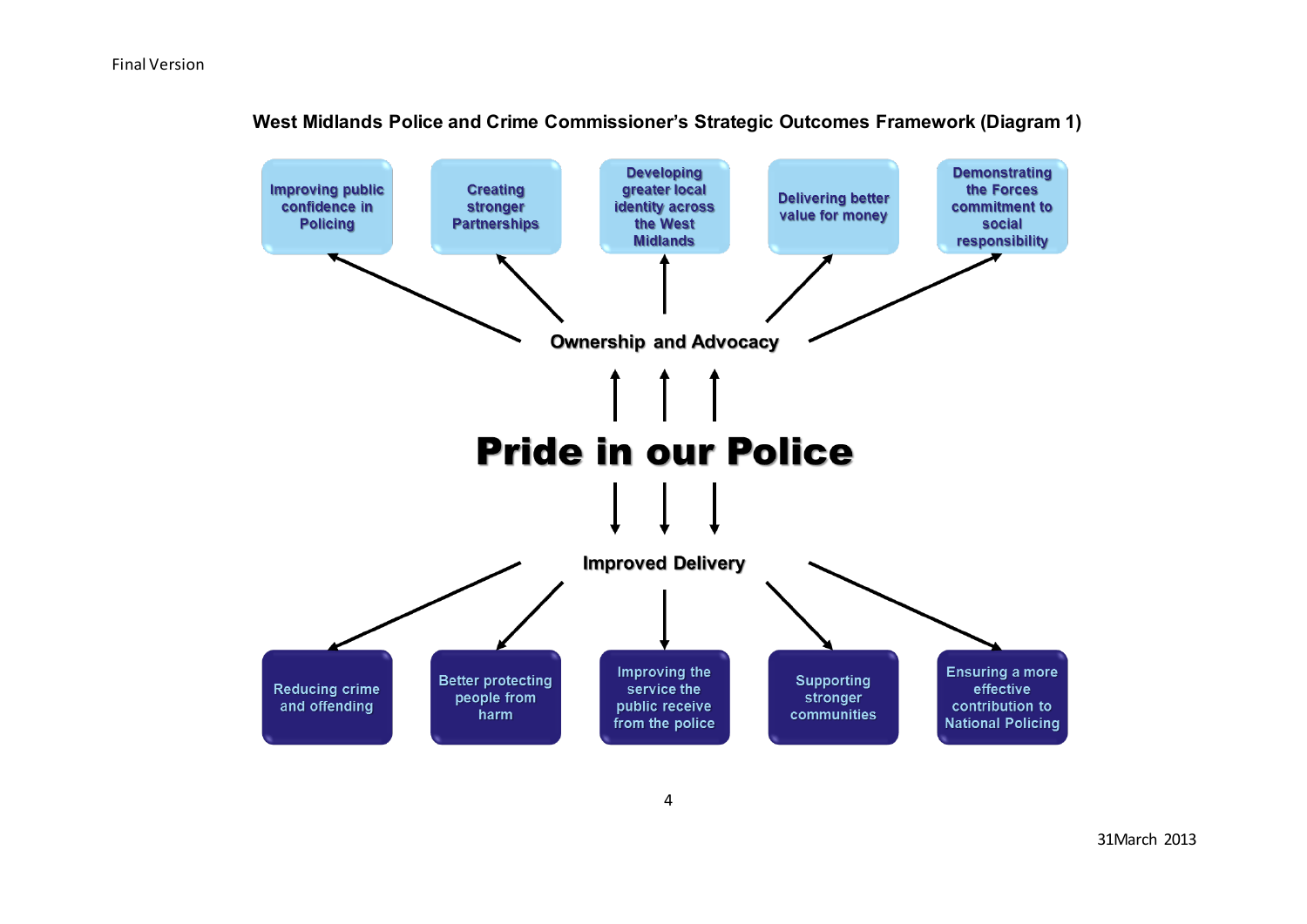$\overline{a}$ 

# **3 The Police and Crime Objectives**

# **3.1Improving public confidence in policing**

West Midlands Police has a good level of confidence from the communities it serves, but on national comparisons it is below that of similar forces<sup>1</sup>. However, survey work conducted by the Force does show that satisfaction is high for those who make use of Force services, in fact higher than other forces. The Commissioner and the Force are keen to better understand this complex picture. To achieve this substantial changes have been made to the confidence survey "Feeling the Difference"<sup>2</sup>. These changes have allowed greater analysis at partnership and neighbourhood level and thus will help enable greater understanding of why, for example, people from black and minority ethnic (BME) communities are less likely to feel that relations between the police and people in their neighbourhood are good. This is the first, baseline year measuring public confidence in this way and therefore no targets have been set for 2013-2014.

The survey results allow neighbourhood teams and other locally delivered policing to focus on public confidence from a local view. To this end the Force is carrying out evidence based research in a small number of areas to better understand drivers for change.

There is evidence that national issues can adversely affect local confidence. Therefore untrue or unrelated issues targeted at the Force will be challenged and the many positive achievements of West Midlands Police highlighted. The Commissioner and the Force, however, do acknowledge that some national concerns are associated with specific West Midlands issues and as such they will be treated with transparency and honesty and used to enhance service delivery in areas such as places of safety, safer detention and counter-terrorism oversight.

Both the Chief Constable and the Commissioner are aware there are some issues of policing that have a disproportionate impact on levels of confidence such as the use of stop and search powers which have been a source of tension between the police and, in particular, black and minority ethnic members of the community. The Force recently received a positive report following an inspection by Her Majesty's Inspector of Constabulary (HMIC) on this area of policing but wants to strengthen its

<sup>&</sup>lt;sup>1</sup> "Most Similar Forces" (MSF) are defined by the Home Office by comparing several data sets including demographics, crime levels and economic factors. Forces in West Midlands MSF group are Cleveland, Greater Manchester Police, Merseyside, Northumbria, West Yorkshire.

 $2$  Feeling the Difference is West Midlands Police's public perception survey. The survey is conducted in 2 w aves per year, encompassing 16,800 interview ees.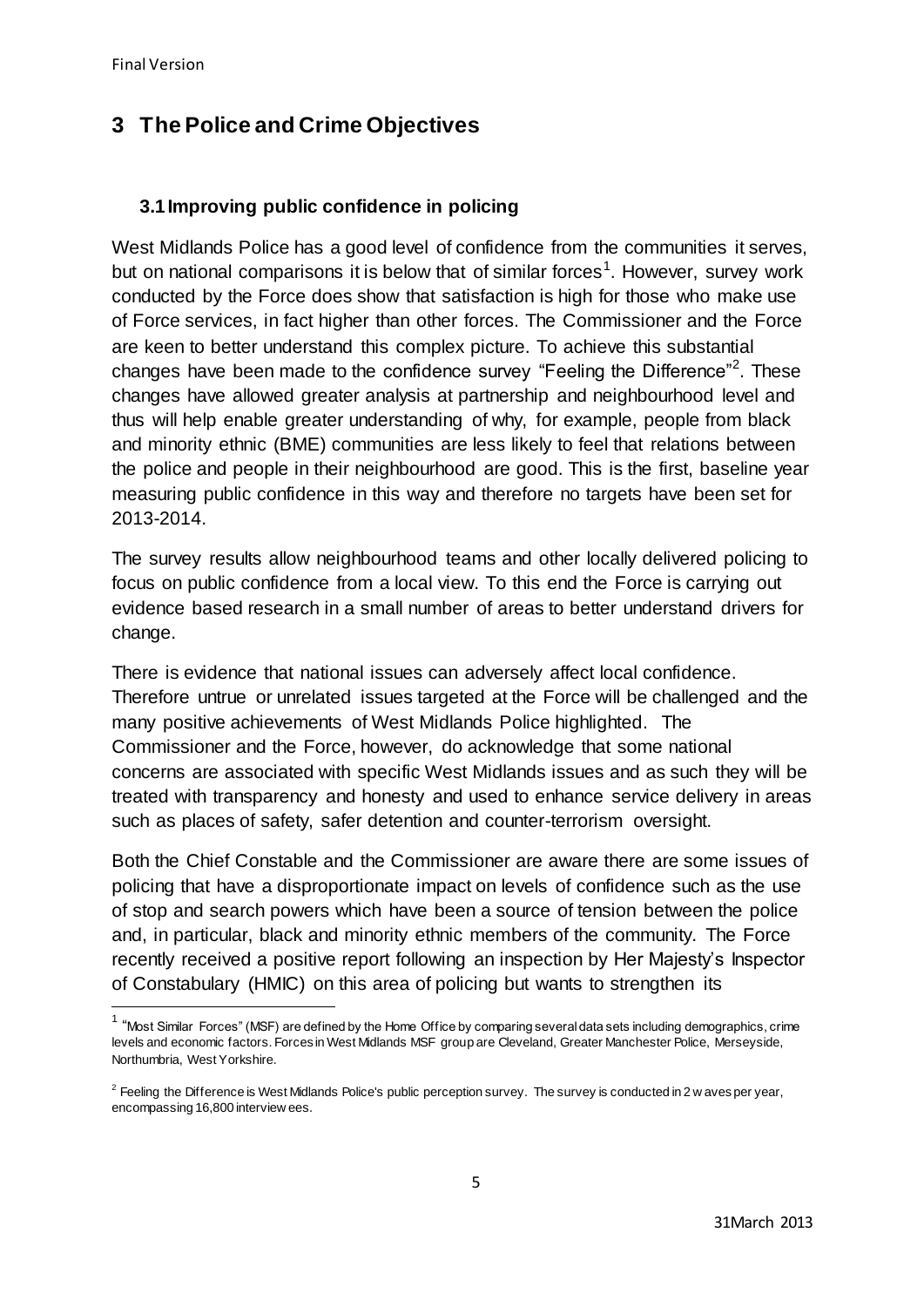knowledge and understanding that communities have on this issue. This will be monitored through the development of new oversight arrangements for stop and search.

The Commissioner seeks to encourage a diverse workforce that reflects the communities he serves and aims to be sensitive towards the needs of individuals through the delivery of policing services. The Commissioner will, in fulfilling his role, be ensuring that both the Chief Constable and he meet the public sector equalities duty and the provisions of the Human Rights Act 1998.

The Commissioner is committed to a strong and effective Professional Standards Department recognising its key role in trust and confidence. The Commissioner believes that an effective Professional Standards Department results in early resolution at Force level of issues raised by the public. The Department has a pivotal role in issue of integrity and raising standards within the Force. The Commissioner will ensure public scrutiny of this key aspect of the police service through his Strategic Police and Crime Board. The Commissioner is concerned that the proposal by the Home Secretary to take resource from local forces to the centre risks the effectiveness of the Department and will be making representations to this effect to the Home Office.

# **Milestones and Deliverables for 2013-14:**

- **Increase confidence in policing**
- **Identify aspects of policing that have an adverse impact on confidence, and establish ways to overcome such barriers.**
- **Analyse hate crime to better understand religious and racially aggravated offences, for example islamophobia.**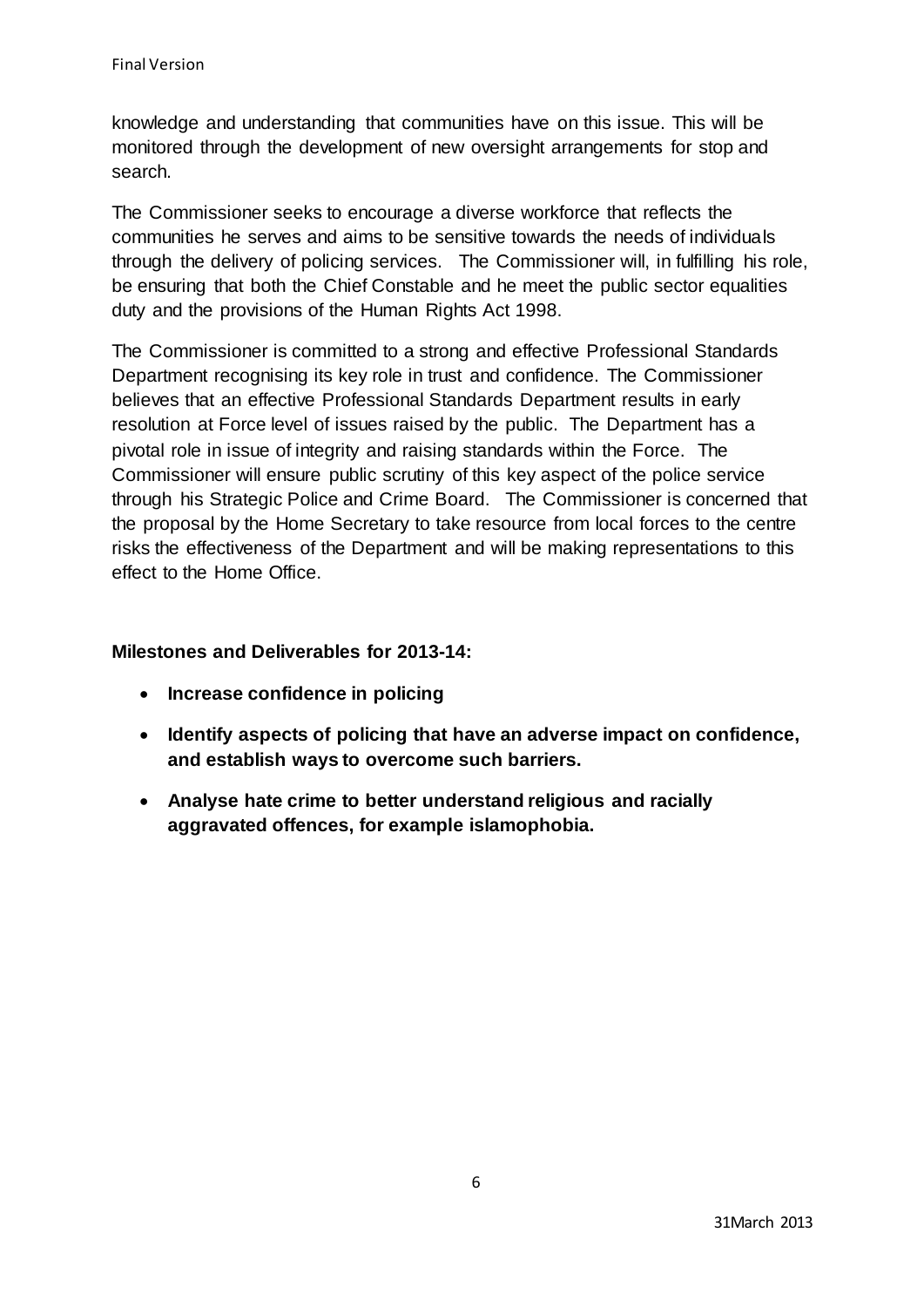$\overline{a}$ 

# **3.2Creating stronger partnerships**

Since 2010 the Force has been organised along local authority boundaries and is working hard to strengthen this with health structures and local enterprise partnerships. The Force will also look at opportunities that may emerge from the Government's City Deal initiative<sup>3</sup>.

It is recognised that financial pressures significantly drive the need to work in partnership with other agencies. Formally, through areas such as community budgets and, less formally, through early discussions about commissioning of services, there is a willingness within the Force to think beyond the boundaries of existing budgets. This is becoming particularly critical on health issues where it is essential that there is full engagement with Health and Wellbeing Boards.

The Commissioner has responsibilities that include contributing to the efficiency and effectiveness of the criminal justice system. Criminal justice partners are experiencing rapid change with the consolidation of the Crown Prosecution Service (CPS) and Courts Service, and the plans to introduce competition to much of the Probation Service The fruitful partnership with the Probation Service on offender management must not be damaged during this process. The Commissioner has responded to the Ministry of Justice voicing his concerns about the risks associated with a profit motive driving this important aspect of the criminal justice system.

Through this plan there is a need to ensure that collaborative arrangements with other police forces pay dividends. West Midlands Police is sharing developments on uniformed operations and criminal justice with its strategic partner, Staffordshire Police. This builds on the collaboration around Information and Communication Technology (ICT) and Legal Services that already exists.

The Central Motorway Policing Group (CMPG) is a flagship regional project in the West Midlands. There are plans to extend collaboration among the four regional forces to other key areas supporting the fight against serious and organised crime. This will enable the four forces to work efficiently with the National Crime Agency.

West Midlands Police is part of the Safer Travel Partnership which aims to ensure passengers travel safely throughout the force area. Next year the Commissioner plans to discuss, with all local transport partners, the joint benefits of a cohesive local transport strategy to make public transport even safer.

The majority of drugs, crime and community safety funding that the Home Office provides ends at the end of the 2012/13 financial year and moves to the

 $3$  City Deals are part of the Government's objectives to give cities the pow ers and tools they need to drive local economic grow th.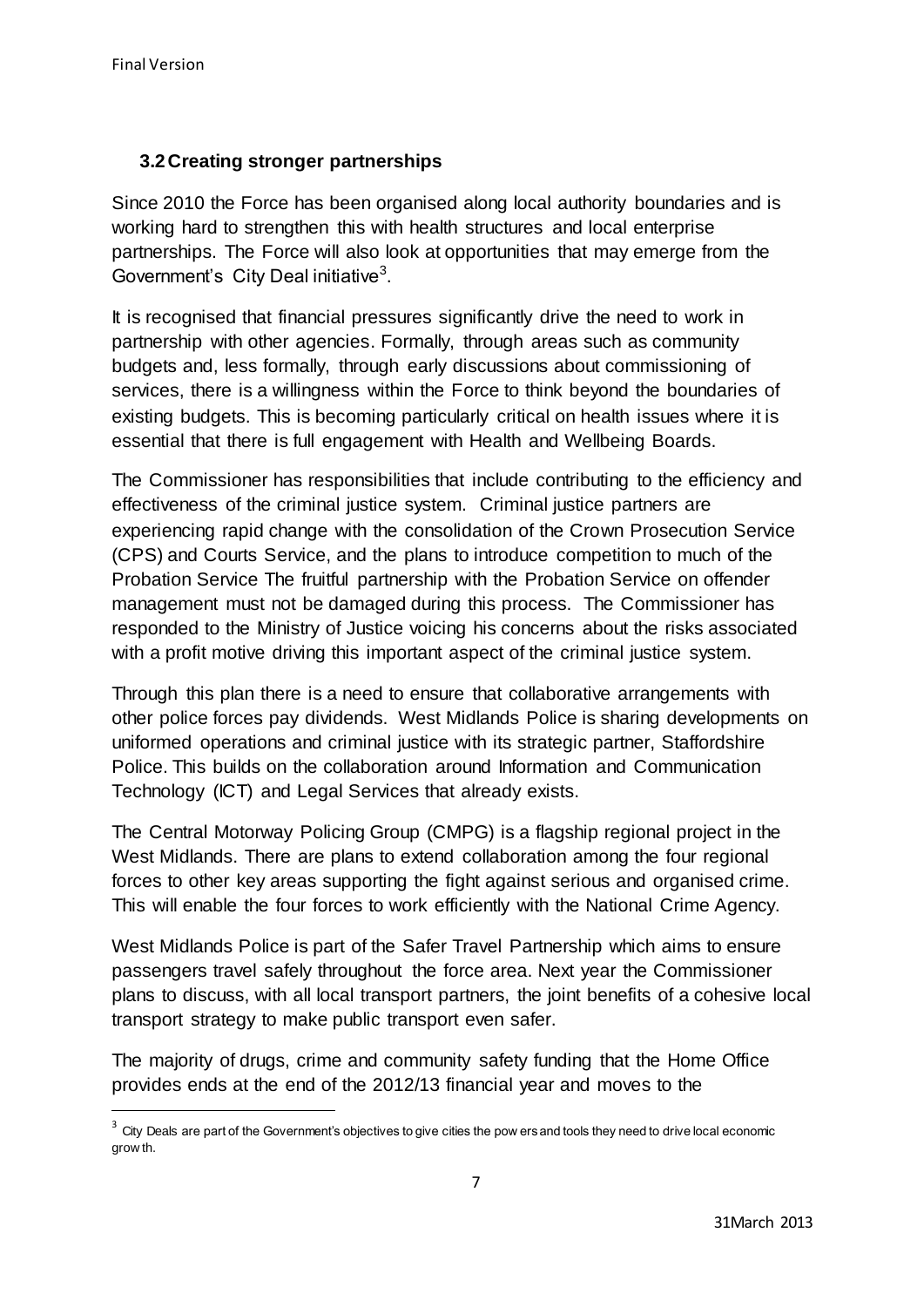Commissioner. The Commissioner has given a commitment to "passport" this funding to community safety partnerships, subject to the establishment of local policing and crime boards. It is proposed that the 2013/14 passported allocations should be proportionate to current funding levels as shown in Table 1.

| <b>District</b>   | £         | $\%$ |
|-------------------|-----------|------|
| Birmingham        | 2,497,583 | 48   |
| Coventry          | 546,304   | 11   |
| Sandwell          | 530,190   | 10   |
| Wolverhampton     | 492,495   | 9    |
| Dudley            | 396,364   | 8    |
| Walsall           | 402,203   | 8    |
| Solihull          | 285,938   | 6    |
| <b>Total</b><br>. | 5,151,077 | 100  |

## **Table 1**

In addition to the funding detailed in Table 1, the Commissioner will use £350,000 of his reserves to support partnerships on an invest-to-save basis. Partnerships will need to bid against this funding pot.

The Commissioner also operates a Community Initiatives Fund, set at £25,000 for 2013-14, by which financial assistance can be provided to community based initiatives. Such initiatives must contribute towards the Commissioner's objectives or those set out in any local policing and crime plans.

From April 2014 the Commissioner will have responsibility for payments to organisations that support work associated with the victims of crime. In preparation for this the Commissioner will undertake an analysis of how the needs of victims are met to ensure that commissioning of victims services from April 2014 can satisfy the priorities of victims. In addition the Commissioner will work with partners to support victims as they play their role in the criminal justice system.

# **Deliverables and Milestones for 2013-14:**

- **Allocate funding to partnerships to tackle local policing and crime problems**
- **Increase engagement with each Health and Wellbeing Board across the seven local authority areas**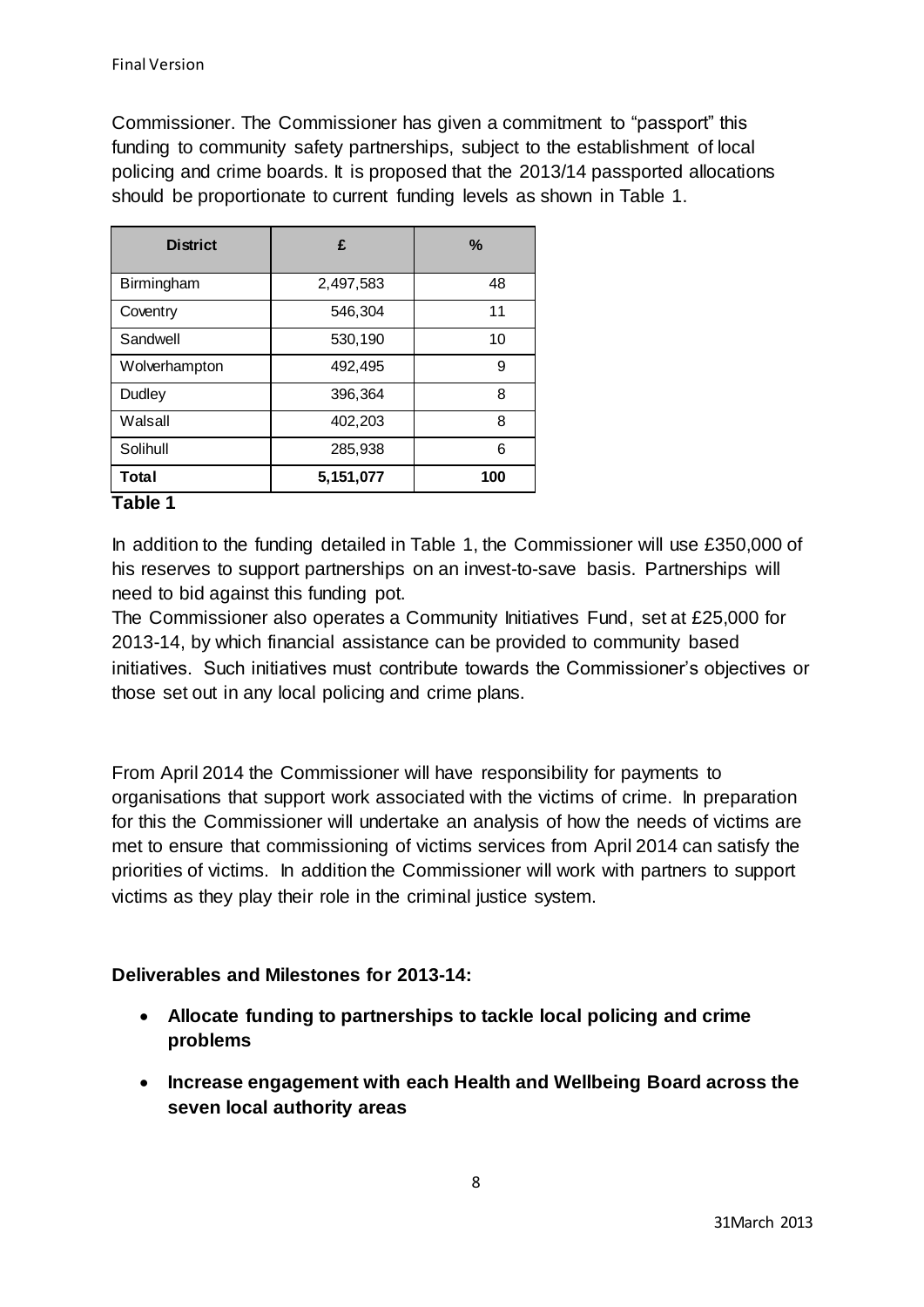- **Explore opportunities to improve the response to serious and organised crime in collaboration with regional forces and the National Crime Agency**
- **Reduce reoffending of criminals through partnership working**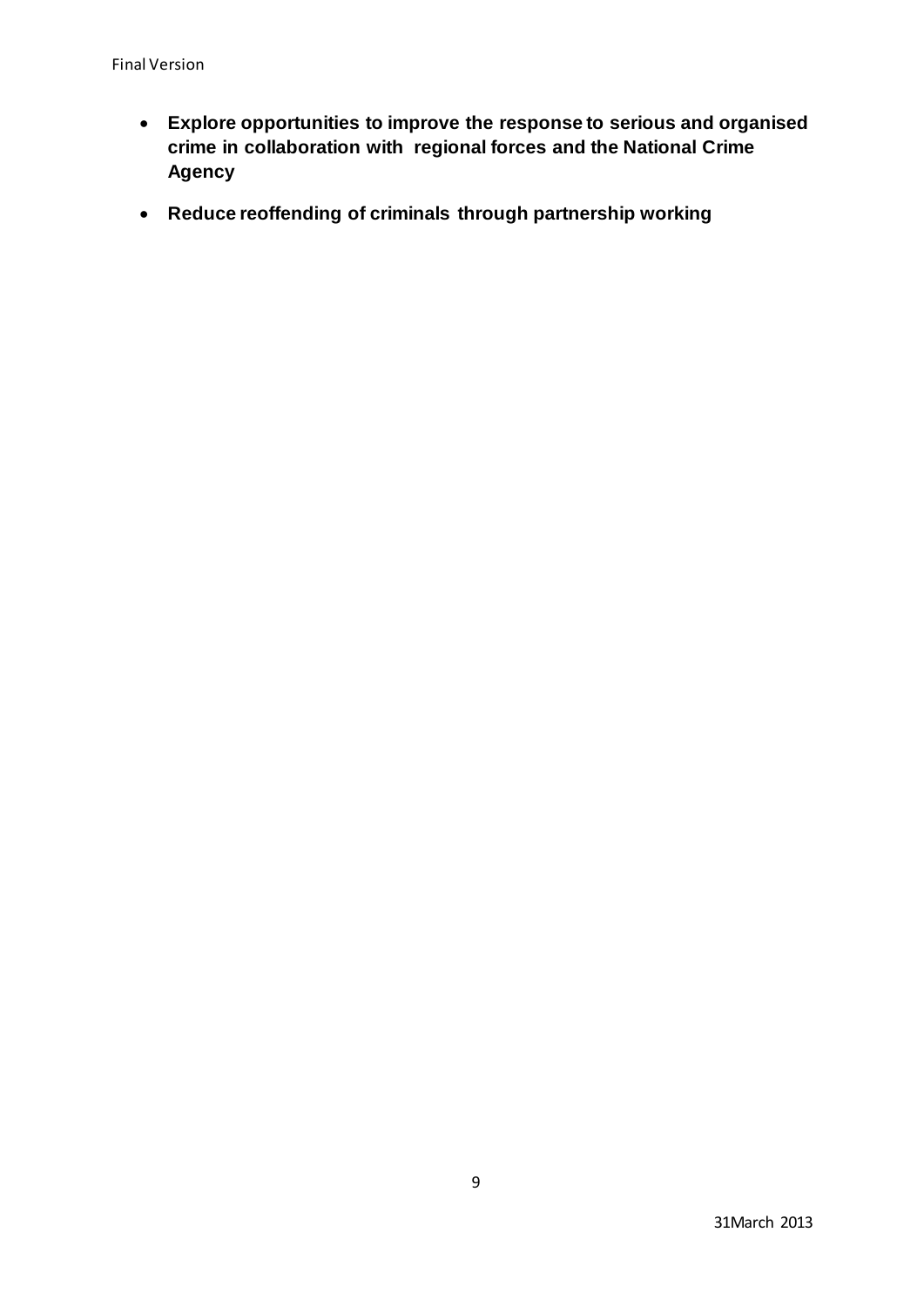# **3.3Developing greater local identity across the West Midlands**

West Midlands Police is unusual in that its local operational boundaries are not widely recognised by residents whose affinity is more likely to be with the towns and cities of the region. The local policing unit model recognises this issue and gives considerable autonomy to the management of local policing.

The establishment of community led local policing and crime boards at local authority level will build on this model and encourage politicians, community representatives, partners and the public to come together to better understand local policing and influence the way policing is delivered. Associated with this are early efforts to ensure that the process that sits behind this plan builds upwards from consultation with all areas of the community. The Commissioner has a commitment to listen to the views of the public and to understand how the public wish to express their views. A number of summits have been held giving the opportunity for sectors, including business, victims and young people to influence the structures for ongoing engagement and consultation.

Locally developed policing plans will drive local policing work and shape the way that force level resources are used. This planning process and the local police and crime boards that support it will be further developed in the coming year.

# **Deliverables and Milestones for 2013-14**

 **Work with local partnerships to establish local policing and crime boards in each of the seven local authority areas**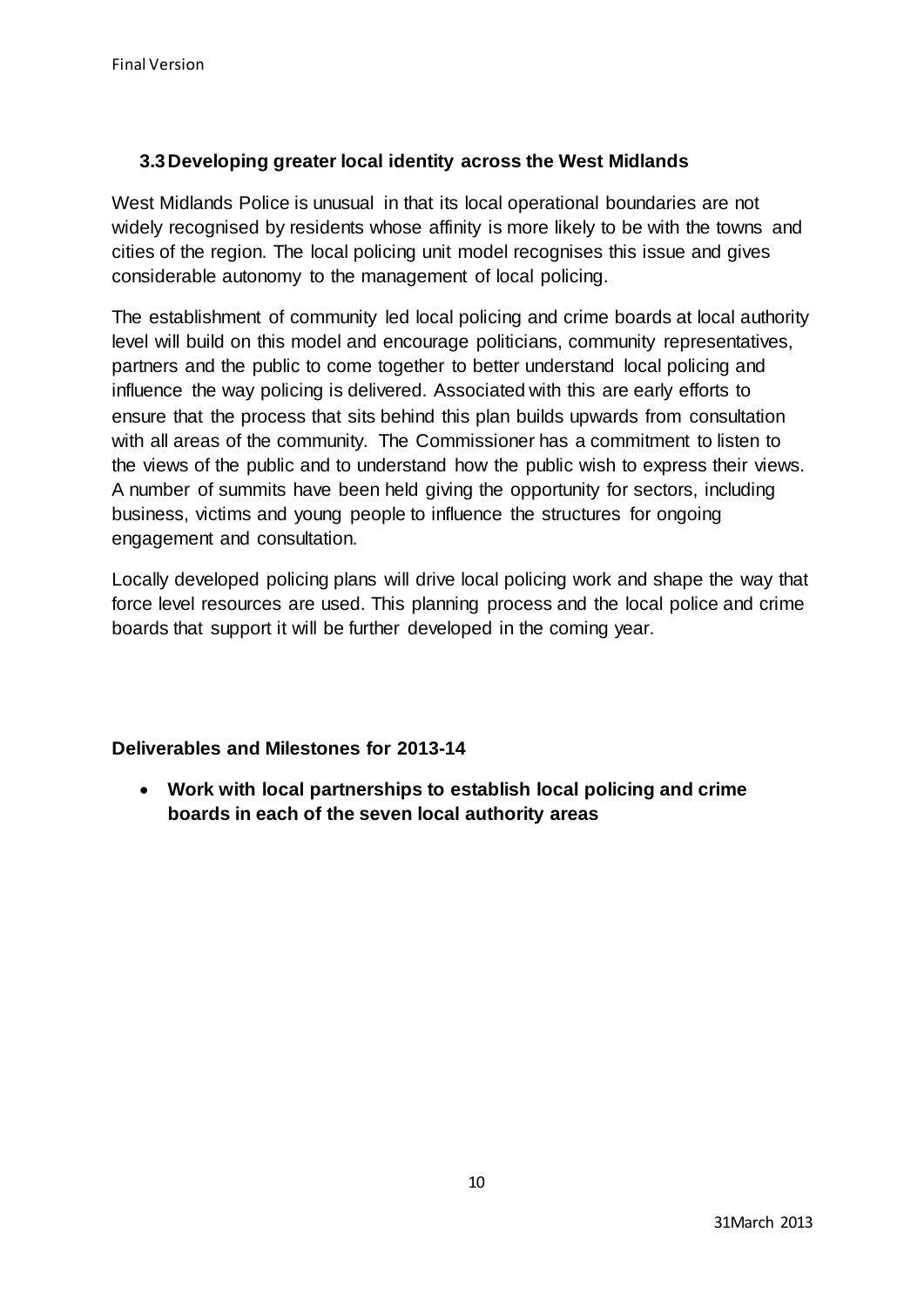# **3.4 Delivering better value for money**

Policing in the West Midlands is funded by a mixture of central grant allocated by the Government and locally raised taxation. For many years the use of damping on the funding formula used by Government to allocate money to policing areas has resulted in a failure to recognise the real needs within the West Midlands with successive years of underfunding. Over the last 8 years more than £300m of funding that should have come to the West Midlands has been allocated to other forces through application of this unfair funding formula.

The previous Police Authority lobbied hard on this point, and this has been refreshed through the Commissioner's Campaign, Fair Deal for Policing which will continue to seek a fairer funding settlement for the West Midlands. Early indications from the Home Office suggest that police funding will be reviewed in the future and this may present an opportunity to rebalance the current situation.

Despite the unfair funding, the Force has worked hard to deliver high quality services and good value for money for local taxpayers. The last three budgets have delivered over £100m of savings as part of the need to save £126m, or 20%, by 2014/15. These savings have been predominantly targeted on non-front line services, freeing up resource for operational policing services However as savings are realised the ability to continue to protect front line services will reduce.

The West Midlands Police area has the second lowest council tax in the country. The 2012/13 Band D charge of £99.45 compares to an average across similar metropolitan forces of £129.34, and an average across other forces in the West Midlands region of £171.47.

# **2013/14 Budget**

The proposed net revenue budget for 2013/14 is £559m. This includes a 3% increase in the police precept which is in line with inflation and represents an increase of around 5p per week for the average taxpayer. This extra money will create, together with a match funded amount from reserves, 100 new police staff posts so that police officers can be freed up for front line duties, along with recruitment of 50 police community support officers (PCSOs) and a similar number of special constables.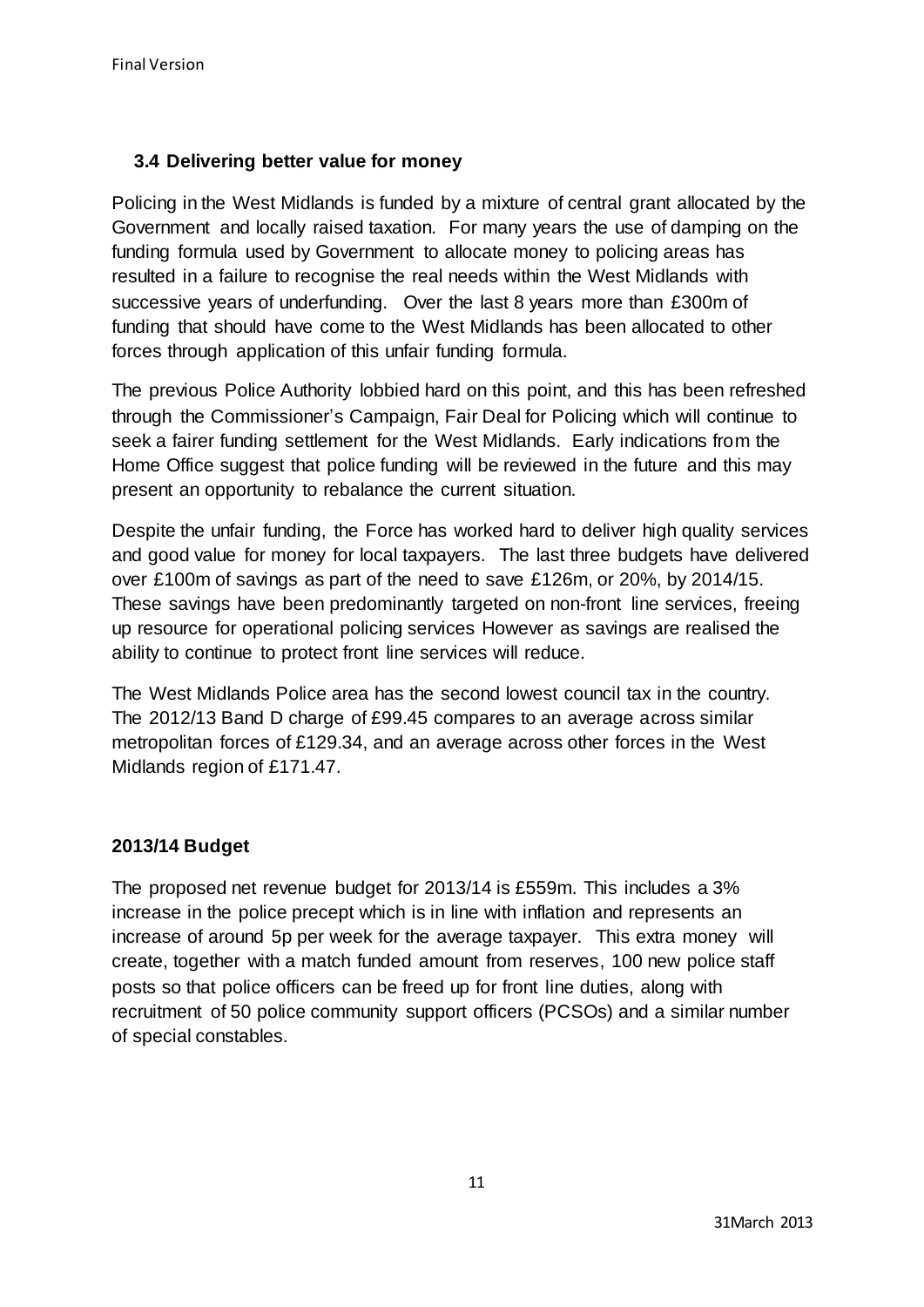The 2013/14 budget package also includes savings in excess of £20m that have been achieved in current budgets. The budgeted spend for 2013/14 is shown in Tables 2 and 3:

| 2013/14 Spending          | £'000   | $%$ of<br>total | 2013/14 Funding      | $%$ of<br>£'000<br>total |
|---------------------------|---------|-----------------|----------------------|--------------------------|
| Police officers           | 390,340 | 69.9%           | Government grant     | 88.0%<br>491,782         |
| Police staff              | 102,953 | 18.4%           | Council tax          | 11.6%<br>65,009          |
| <b>PCSO</b>               | 20,971  | 3.8%            | Reserves             | 0.4%<br>2,000            |
| Sub total - staffing      | 514,264 | 92.0%           |                      |                          |
|                           |         |                 |                      |                          |
| Running costs             | 101,444 | 18.2%           |                      |                          |
| Income                    | -58,801 | $-10.5%$        |                      |                          |
| <b>Police Force Total</b> | 556,907 | 99.7%           |                      |                          |
| Office of the PCC         | 1,884   | 0.3%            |                      |                          |
| <b>Total Spending</b>     | 558,791 | 100.0%          | <b>Total Funding</b> | 100.0%<br>558,791        |
| Table 2                   |         |                 | Table 3              |                          |

# **Medium term prospects**

Most public sector bodies have faced severe budget reductions over the last two years, and all indications suggest this will remain into the medium term. Only limited information is available at the time this plan was agreed so it is hard to be specific, but it's reasonable to assume budget reductions of around £20m - £25m per year will become the norm.

This will require a new approach to resource management and value for money while looking to improve services at a reduced cost. The key workstreams to deliver this are:

- Implement invest to save schemes that mean more efficient working practices
- Develop people who are capable and effective in their jobs.
- Improve productivity of staff and assets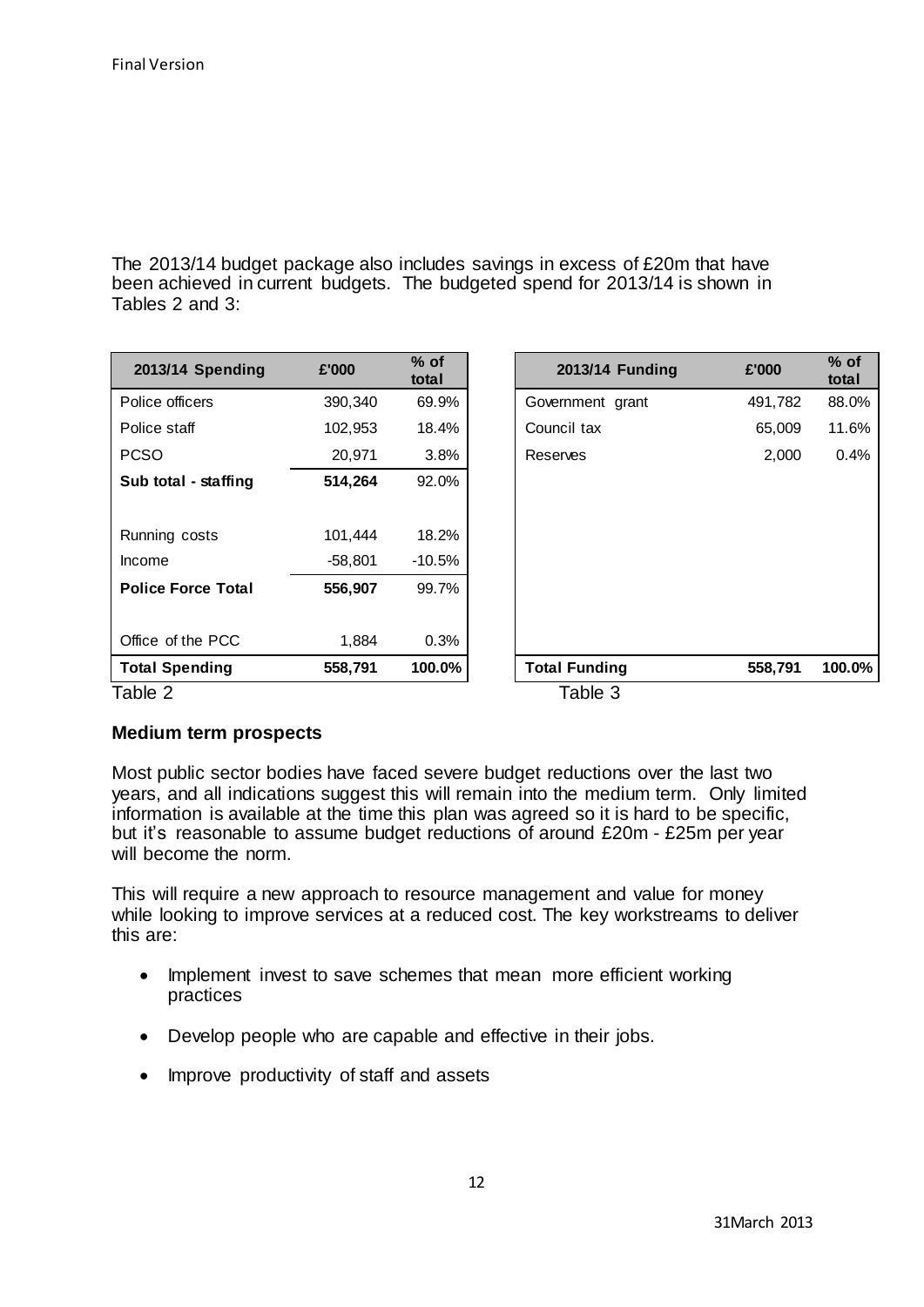### I**nvest-to-save schemes**

There is a need to invest in the key infrastructure of the Force to enable more efficient and effective working practices particularly in estates and ICT. Key areas for investment include:

- New, more efficient custody blocks to replace smaller local policing unit (LPU) based cells. This will cut costs and allow more standardised and resilient working practices.
- Rationalisation of expensive administration estate in central Birmingham into smaller, more flexible modern working environments that support flexible and agile working.
- Significant improvements to call handling by centralising non-emergency call handling from eleven to two hubs, supported by enhanced ICT
- Investment in ICT that enable innovation and the capability and capacity to successfully deliver significant change and a step-change in outcomes.
- Develop a Shared Services Centre to manage transactional processes in a more efficient and effective way.
- Reviewing local police bases to ensure a balance between what can be afforded and the role buildings play in making communities feel safe locally. Any proposals will be consulted thoroughly and no changes will be made unless it can demonstrated how service will be maintained but from a different location.
- Investment in cost effective, low carbon vehicles and appropriate vehicle management systems to reduce running costs and improve driving standards.
- Introducing new ways of working, including video conferencing, electronic file build and other paperless systems to reduce running costs and enhance flexibility and service delivery.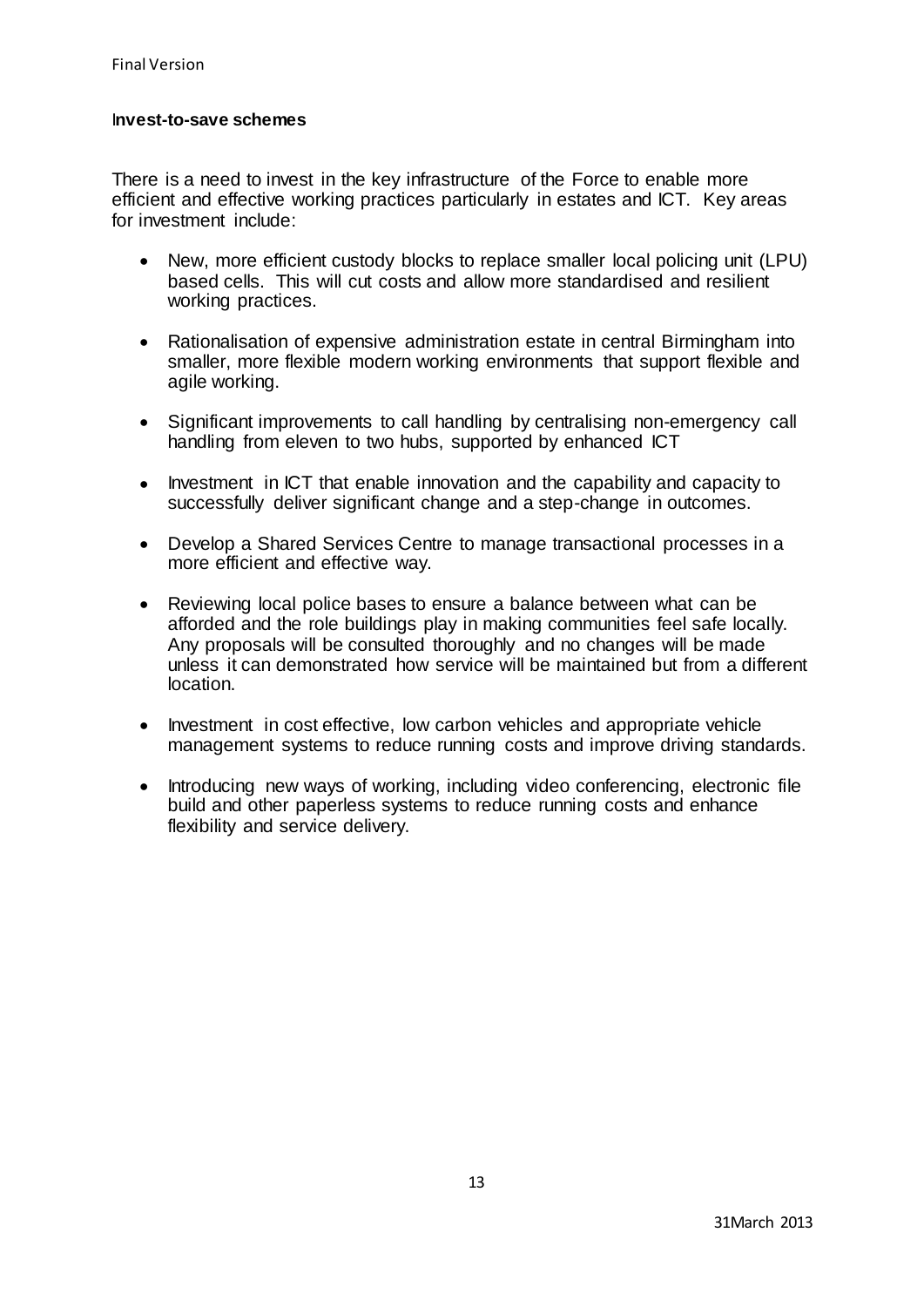# **Capable and effective staff**

This theme concerns how people in the organisation are developed and supported to ensure they have the skills needed to perform their roles effectively and how they are provided with the environment needed to develop. Key objectives include:

- Developing a formal succession plan, identifying the arrangements for key operational & leadership roles.
- Establishing a talent management framework for staff, to ensure the Force remains resilient in service delivery.
- Developing a workforce engagement programme which makes the most of officers and staff expertise in improving policing.
- Establishing a policy and framework which enables line managers and peers to recognise individual & team contribution, through recognition and appreciation.
- Progressing ways to ensure the workforce is representative, at all levels of the communities served.
- Taking forward work with local communities to encourage future applicants to join the Force as, police staff and/or the Special Constabulary.
- Developing options to allow individuals more flexible working hours, patterns and locations, linked to organisational requirements and development of technology and estates strategies.

### **Productivity of staff and assets**

Recognising the Force will continue to work within tight financial constraints, this theme addresses the need to continually review how the organisation works and develops cultures which encourage productivity and contributions from staff. . Key objectives include:

- Implementing a workforce modernisation programme which allows the release of police officers to operational roles which specifically require police powers.
- Reducing the number of supervisory ranks and police staff managerial levels, to maximise operational resources available, within an environment which gives them more discretion and opportunities to improve front line services.
- Developing a leadership culture which recognises excellent contributions and addresses performance and productivity issues in the workplace.
- Improving force resource management systems to achieve a closer match between demand and availability of resources, including people, fleet and estates.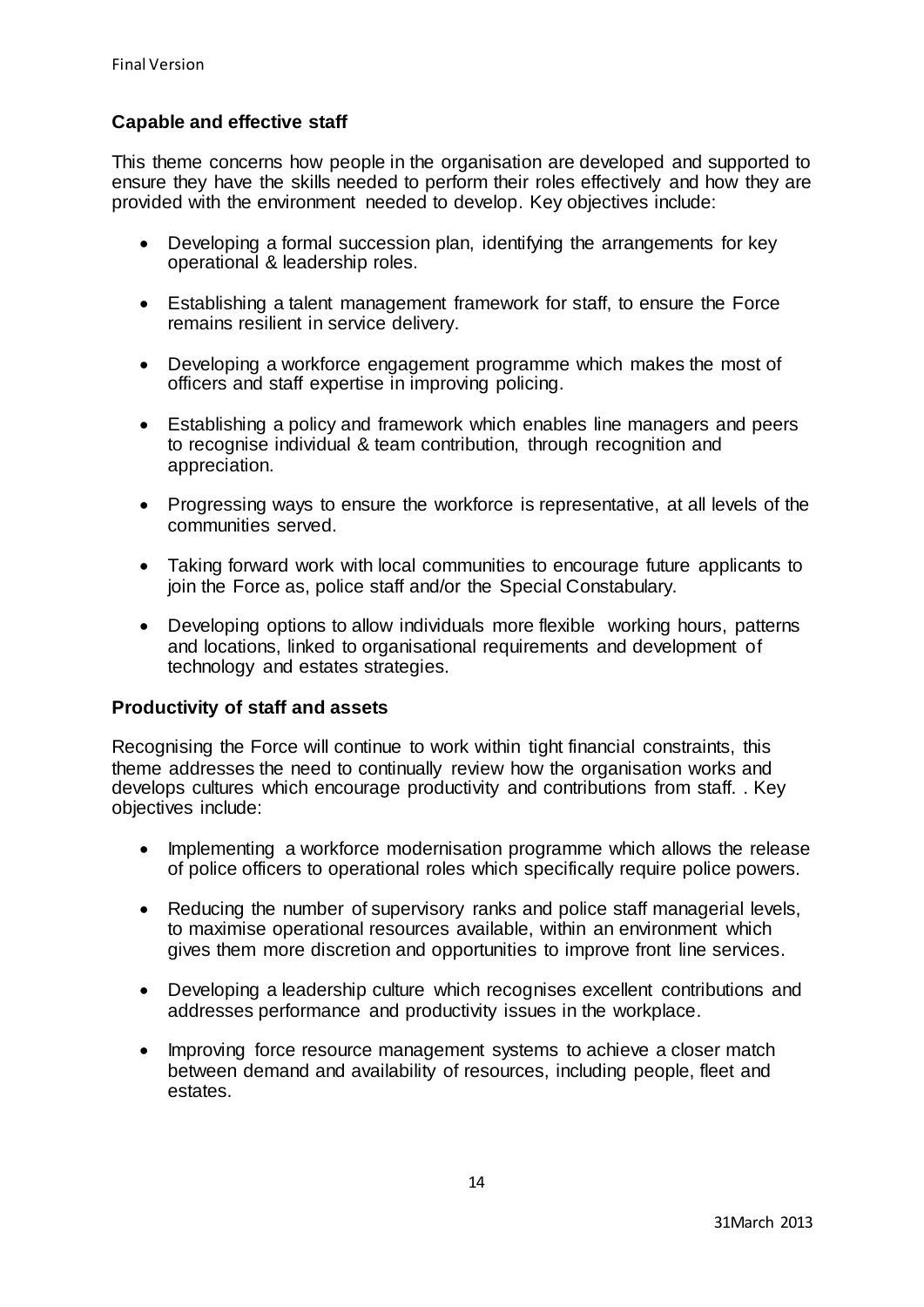- Developing resource allocation models used to support deployment across neighbourhood, response, and specialist functions.
- Developing performance processes that enable ongoing productivity and a service improvement focus.

# **Deliverables and Milestones for 2013-14**

- **Implement Invest-to-save schemes that enable more efficient working practices**
- **Develop people who are capable and effective in delivering their roles**
- **Improve productivity of staff and assets**
- **Improve the diversity of throughout the Force through the recruitment and progression processes**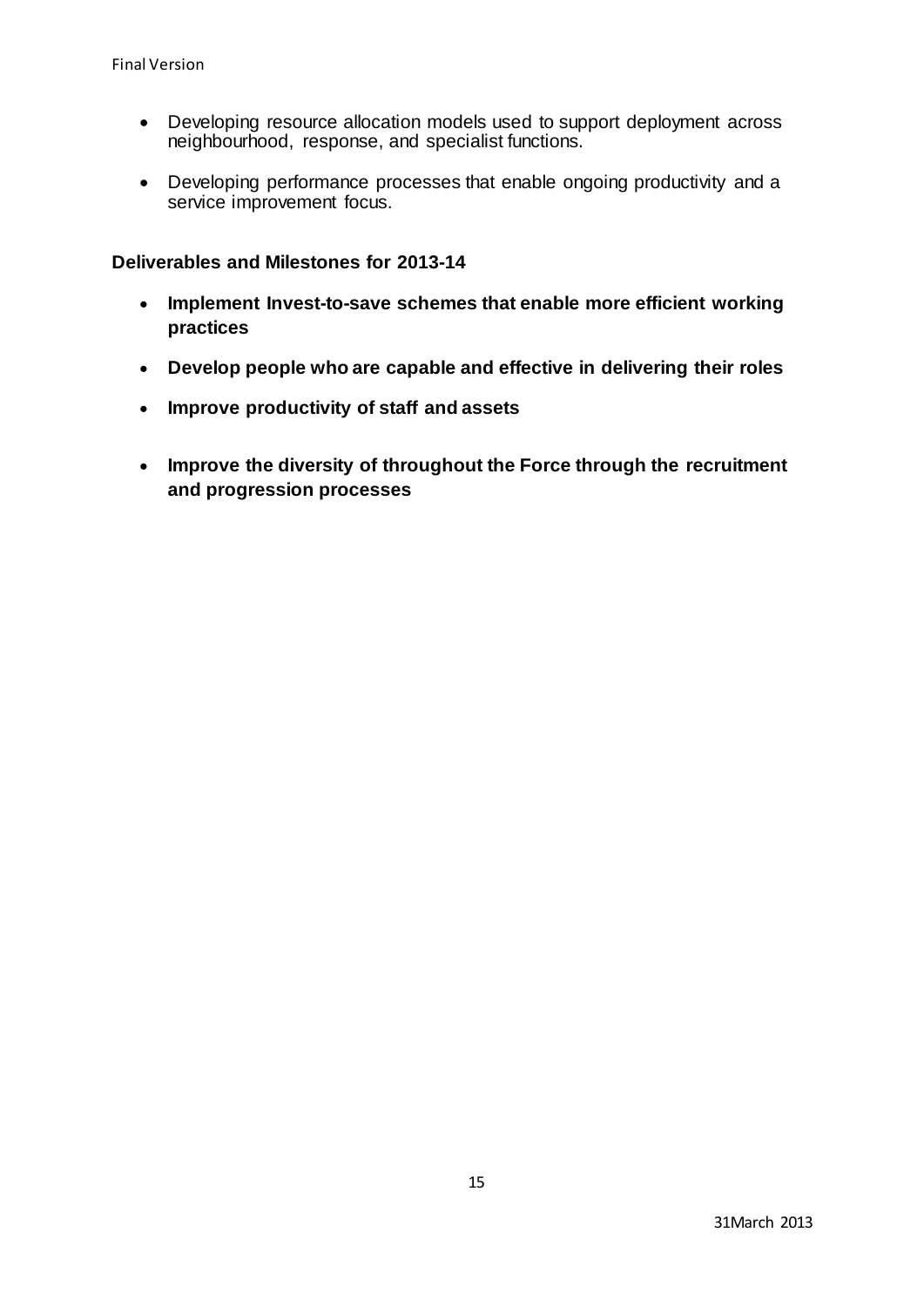# **3.5Demonstrating the Force's commitment to social responsibility**

The Commissioner is committed to West Midlands Police, a respected local organisation comprising 12,000 people, playing its full role in the development of local communities.

There is a clear intention to significantly enhance the delivery of the outcomes in this plan by integrating social and environmental factors into the way the Force works. For example, the adoption of 'green' policies; closer engagement with the voluntary sector; supporting local employment and ensuring local suppliers are not disadvantaged. This will be underpinned by new ideas, innovation and drawing on best practice. The Commissioner will be conducting a public consultation on his approach to procurement to ensure that he contributes to the economic wellbeing of the area.

In addition, working with the public sector, third and private sector partners will be explored to see how they could assist the Force meeting its ambitions. New opportunities for partnerships, for instance the Local Economic Partnerships and City Deal, may have a significant part to play in helping the Force to achieve required outcomes. Similarly, innovative funding models such as Social Impact Bonds may present opportunities.

The changes will encompass every aspect of the Force, from the way resources are managed and allocated, the way it interacts with the community it serves, the way police officers and police staff are engaged and the way information is used to support new methods of working. The creation of an effective, fit for purpose ICT infrastructure underpins all of this.

Those who directly access the policing service and those who indirectly engage with policing will be provided with wider choice, bespoke service delivery and greater consistency and reliability. The systems created through this process will enable an extended relationship to be formed with members of the public. For example, through improved systems it will be possible to have a better understanding of those who call the police and for the right response to be delivered.

The people who work within West Midlands Police have an important role to play in helping to support community initiatives where possible.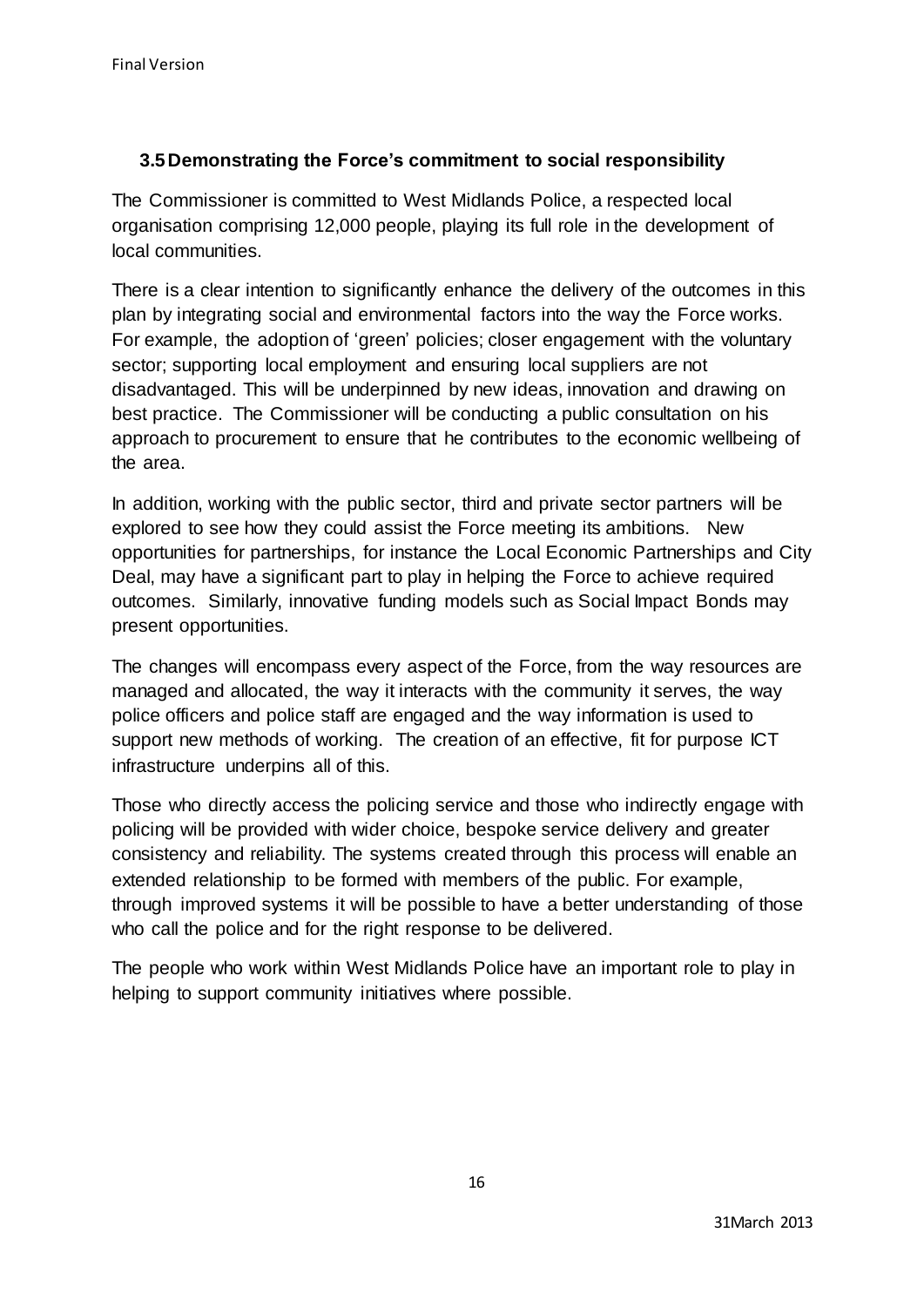**Deliverables and Milestones for 2013-14:**

- **Introduce a fleet of 'green' cars that are efficient and are better for the environment**
- **Consult on the procurement strategy to influence the economic wellbeing of the area**
- **Increase the involvement and work with voluntary, third sector and community partnerships in priority areas helping to keep crime down.**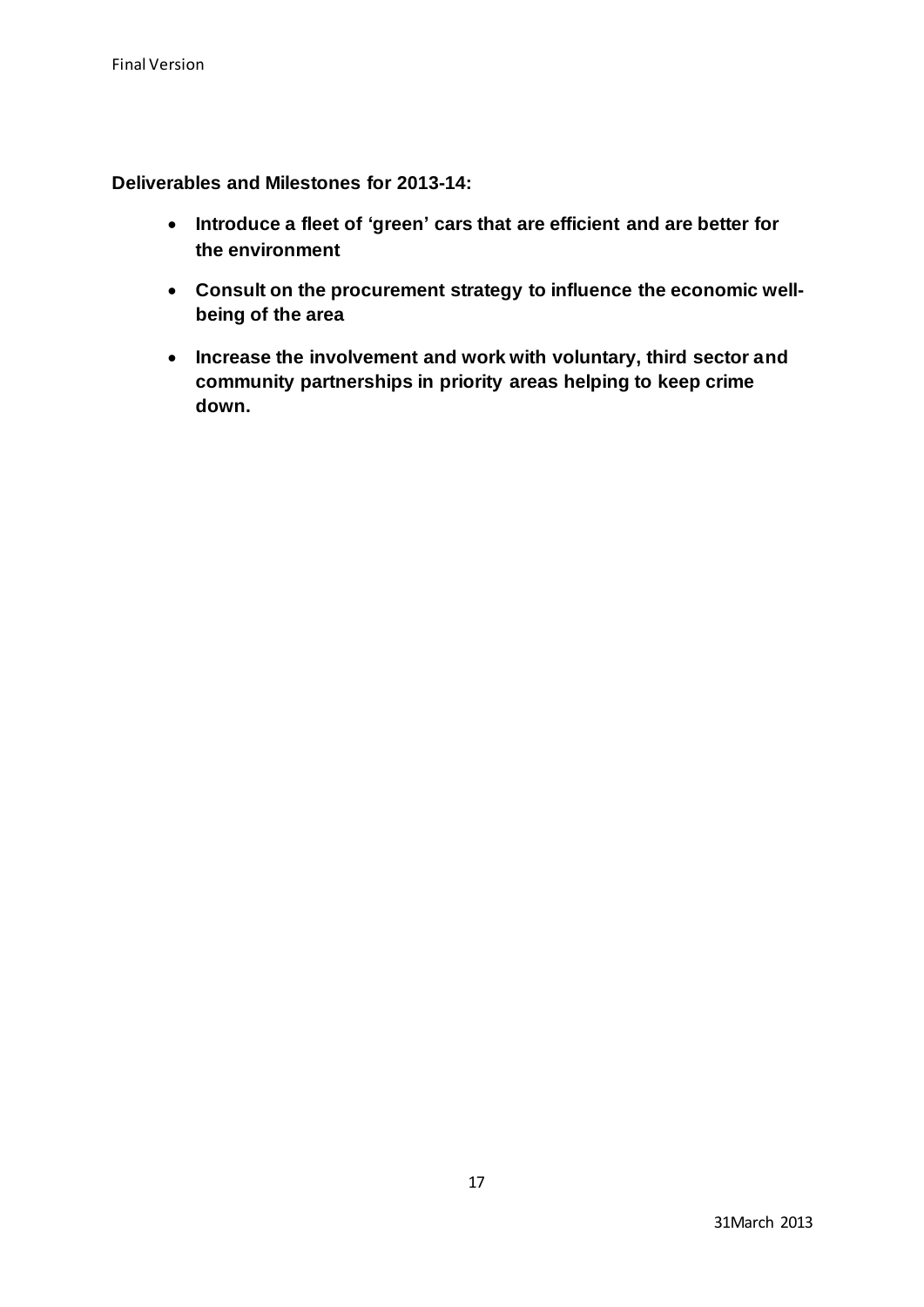# **3.6Reduce crime and offending**

Local policing unit plans will help identify local issues through community engagement. Local plans will be based upon local joint strategic assessments between the police and partners and reflect public concerns. This overarching plan will seek to reduce overall crime but will also look to reflect local concerns and those from the main strategic assessment to focus annual activity. Cutting crime requires a long term approach to reducing offending.

# **How are things now?**

The Force has made major reductions already in crime over the last two years, with some of the biggest reductions in total crime in the country. Diagram 2 shows the overall rates of crime in the West Midlands compared to those forces that the Government regards as most similar to the West Midlands.



Diagram 2

Within this overall level of crime, some types of crime remain a major concern to victims. House burglary is one of the most invasive crimes and is frequently raised as a local priority. Violent crime has a profound impact upon victims and there is a need to ensure it is reduced. The Force has been concentrating on reducing crime in the highest crime neighbourhoods and it intends to reduce crime in these areas at a faster rate than the rest of the force. West Midlands Police will also be responsive to changing trends in crime, for example metal theft, where Operation Steel has seen major successes.

The Force has generally a lower detection rate than other forces. Although not specifically mentioned in this plan, it will continue to measure detections with these being scrutinised by the Commissioner. Detection rates measure a number of types of disposals- that is how an offence is dealt with - but they are not an accurate measure of who the police catch. West Midlands Police do not make substantial use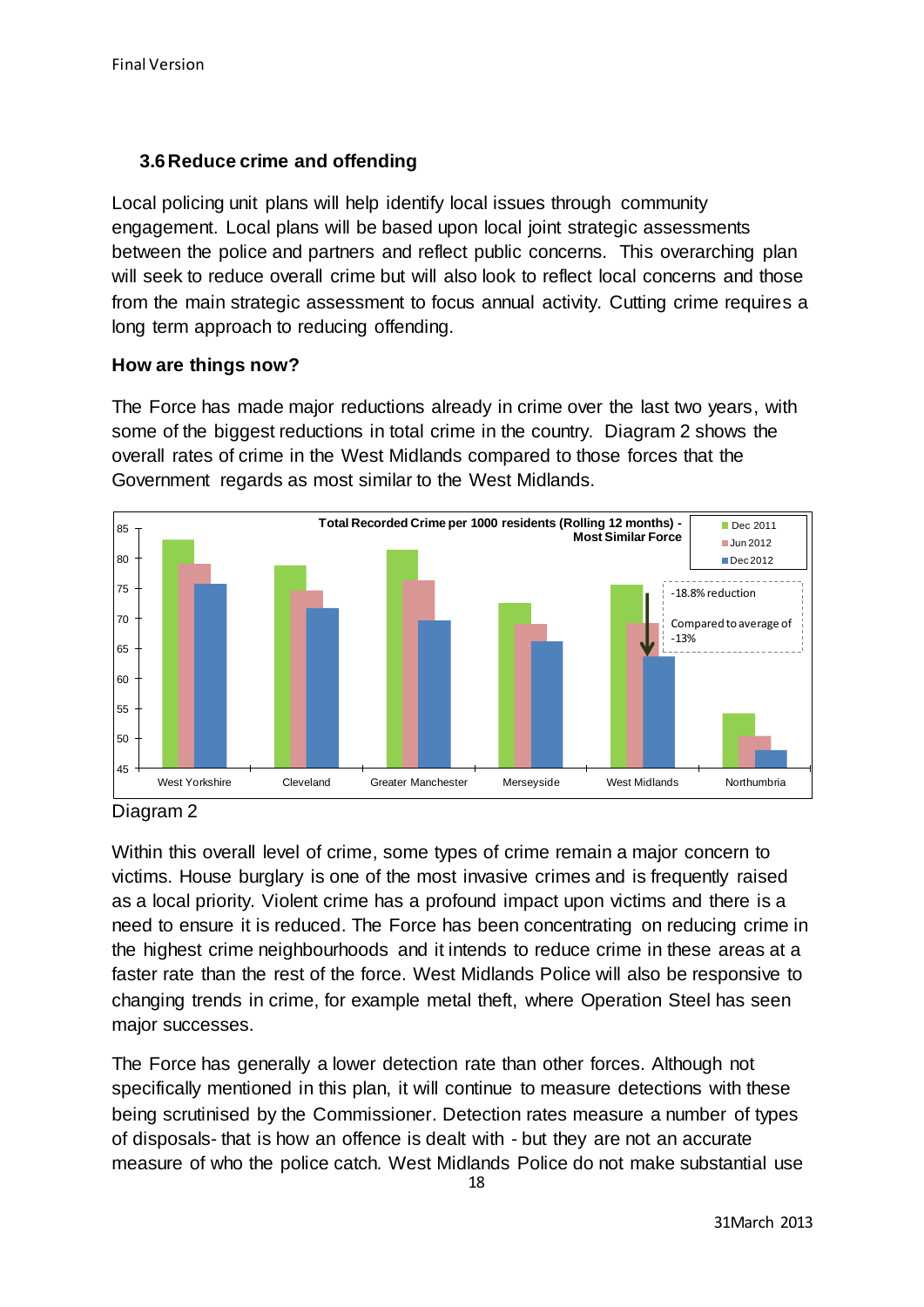of offences taken into consideration (TICs) which are when offenders admit to other offences after charge for a crime as there are risks with this and it has a limited impact on the punishment an offender receives.

The Force makes considerable use of community resolutions and restorative justice approaches which are far more effective in stopping further offending. These measures do not count in detection rates. The Government is proposing to broaden the range of disposals the police have recorded at national level and therefore detection rate measures will not be published within in the plan. The focus is on reducing crime.

# **Deliverables and Milestones for 2013-14:**

- **Reduce overall crime by 5%.**
- **Reduce violent crime where injury is caused by 8%.**
- **Reduce burglary by 8%.**
- **Reduce crime in high crime priority areas by 7%**
- **Support local and national projects aimed at understanding which interventions are effective at reducing low level offending.**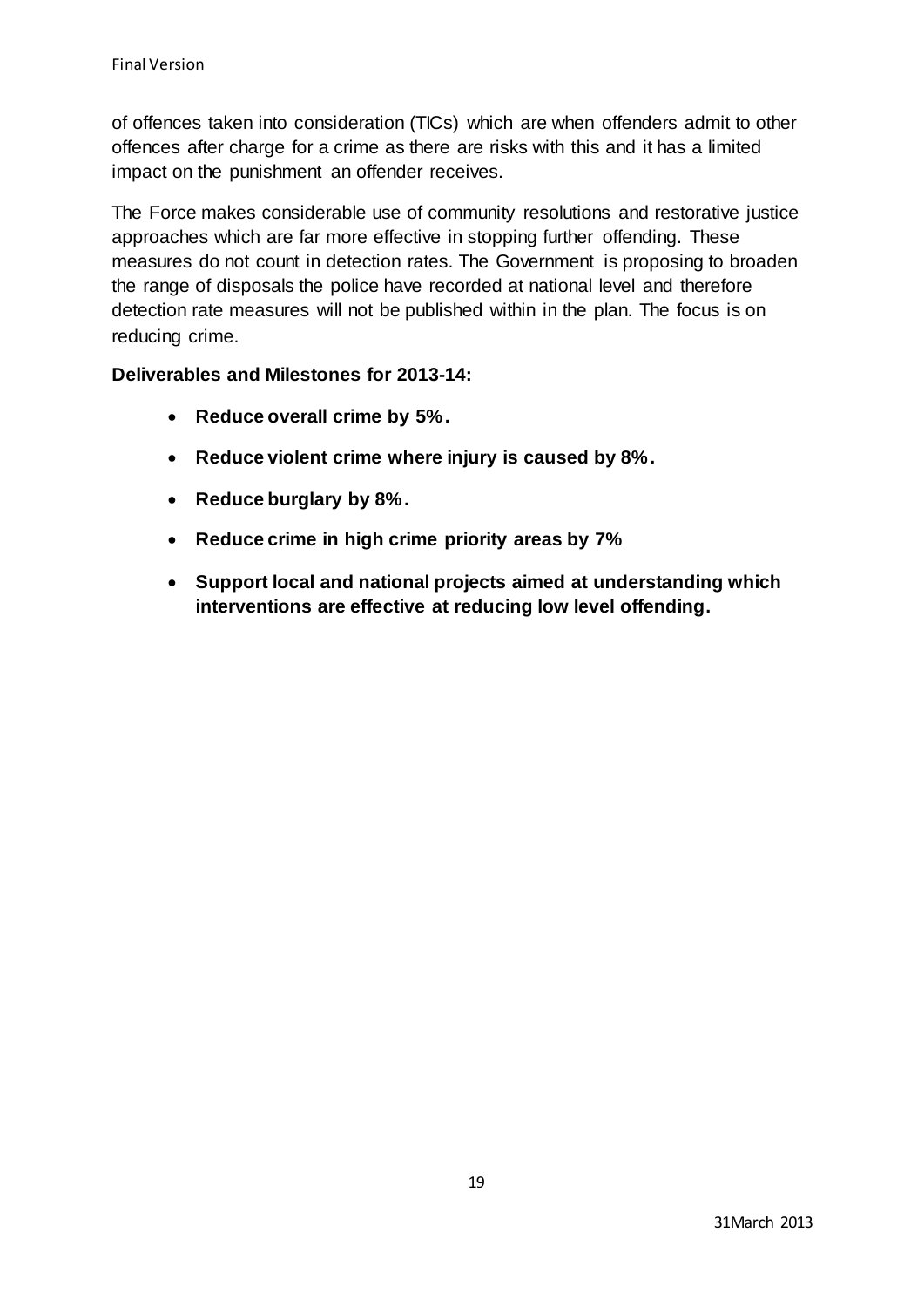# **3.7 Better protecting people from harm**

A great deal of police work relates to important areas like safeguarding children and young people and protecting people from domestic abuse and hate crime. The latter being an area of particular commitment for the Commissioner. Gangs and organised crime can have a serious impact on local communities, sometimes in a way not directly seen by the wider public. The police are an important co-ordinator in times of civil emergency. The riots in 2011 demonstrated the important protection role the police have in preventing disorder. The Force will need to be in a position to respond to these sorts of threats in the future.

Alcohol fuelled violence and abuse can cause harm to individuals and communities. The Force will work with licensing authorities to help create a safe and sociable entertainment environment within our towns and cities. Work will also take place with partners, in particular those with a safeguarding responsibility, to reduce vulnerability caused by the excessive use of alcohol**.**

The Strategic Policing Requirement (SPR) expects the Chief Constable and the Commissioner to meet not only local needs but also retain capability to meet national requirements. Cyber crime, where criminals make use of technology in their criminal activity, is a relatively new threat that will need co-operation between the National Crime Agency and the Force to protect local residents and businesses. The SPR is addressed at section 3.10.

# **How are things now?**

The force has made significant progress tackling gangs and organised crime and major reductions have been made in gun and knife crime as shown in Diagram 3 below. Work in this area will continue with partnerships and other organisations.

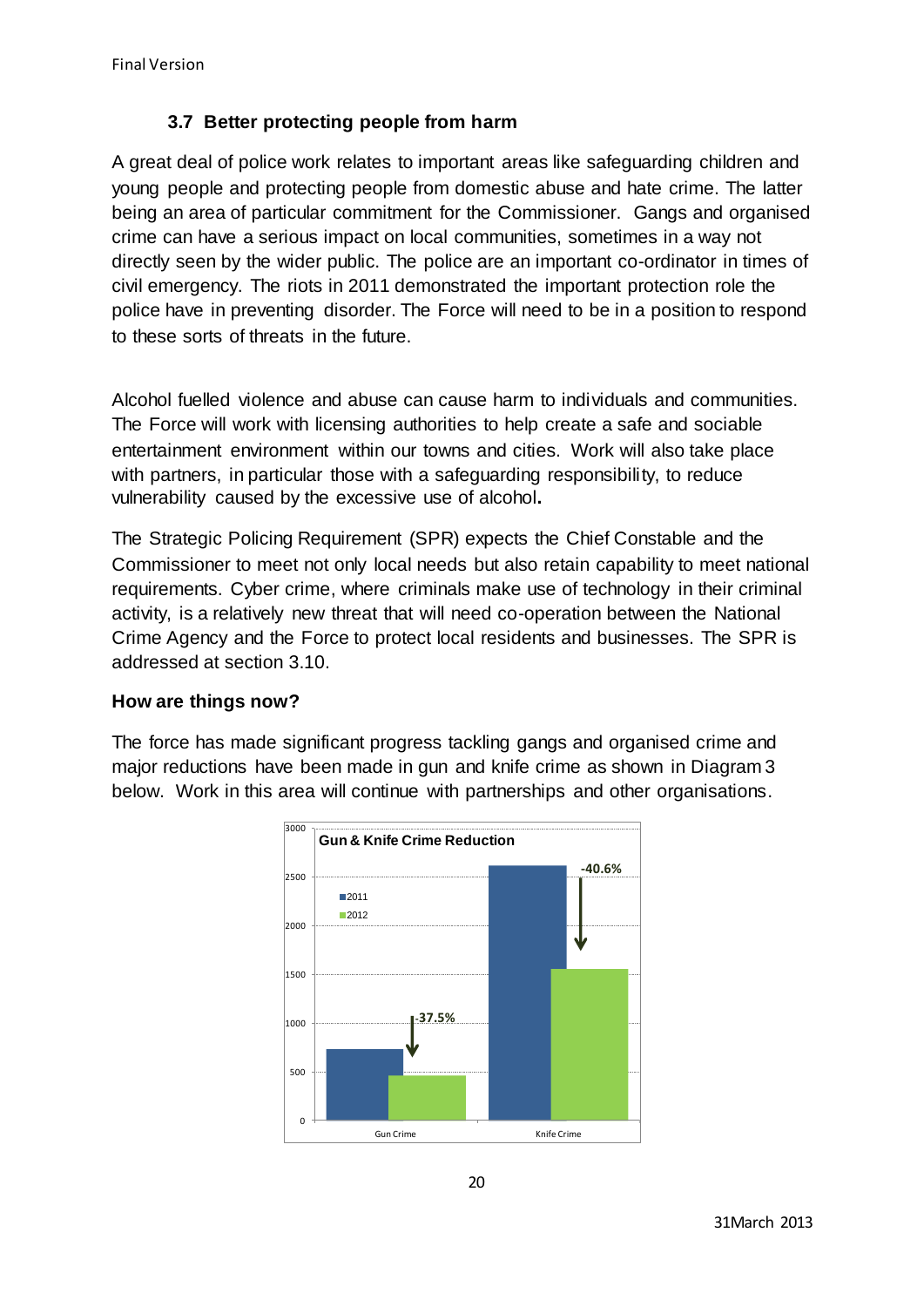Drug misuse remains a significant concern in communities and the outstanding "No Deal" programme<sup>4</sup> has seen real improvements in people's lives by reducing drug markets in the area and depriving criminals of their cash. The Children's Commissioner's Report<sup>5</sup> and the Savile case has ensured the spotlight has been placed upon the exploitation of the vulnerable and the Force will be proactive in seeking out specific risks that may exist relating to women and young children.

The Force Public Protection Unit is a specialist team of officers and staff dedicated to the investigation of child abuse, rape and serious sexual offences, high risk domestic abuse, vulnerable adult abuse and the management of registered sexual offenders. They also provide specialist safeguarding services. The team deliver a high quality service to victims, improving trust and confidence while identifying, tracking down and prosecuting offenders. The investigation of child sexual exploitation is dealt with by an expert team that works directly with local policing units (LPUs) to safeguard children and young people.

There are opportunities to increase current partnership working to support victims of domestic abuse, and to identify and target serial domestic abuse offenders through robust offender management. Such partnership working will also be used to address other difficult crime types such as female genital mutilation, forced marriages and elder abuse. The Force will continue to work closely with local authority colleagues, in particular Birmingham, to address the counter-terrorism threat, recognising their invaluable contribution in delivering the Prevent agenda. The Commissioner will build on the work of the predecessor Police Authority in its work to oversee the use of of specific powers under counter-terrorism legislation.

# **Deliverables and Milestones for 2013-14:**

 $\overline{a}$ 

- **Reduce the harm caused by gangs and organised crime groups by continuing to target them**
- **Reduce the harm caused by terrorism by continuing to target them under the local and national strategy**

 $4$  "No Deal" is Birmingham East's long-term partnership strategy aimed at impacting upon the harm associated w ith the use and supply of drugs.

<sup>&</sup>lt;sup>5</sup> The Office of the Children's Commissioner is undertaking a tw o-year Inquiry into Child Sexual Exploitation in Gangs and Groups (CSEGG). The Inquiry interim report w as published on 21 November 2012.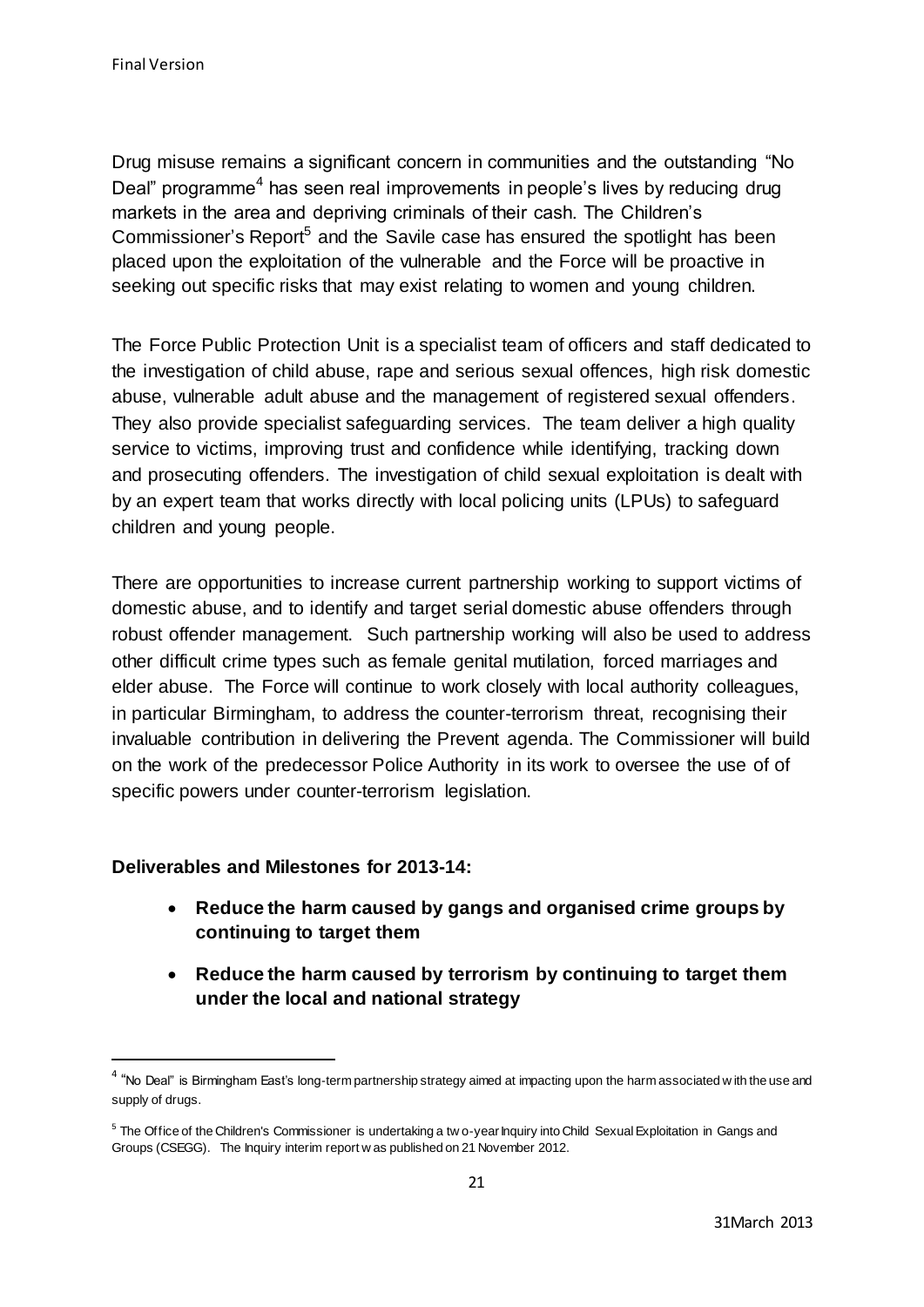- **Carry out activity to understand in more detail the extent of people trafficking within the West Midlands and to maintain vigilance around child sexual exploitation.**
- **Develop a force strategy to tackle drug dealing, drug use and cannabis farming.**
- **Reduce the harm to vulnerable victims caused by domestic abuse.**
- **Work with safeguarding partners to improve the outcomes for vulnerable people**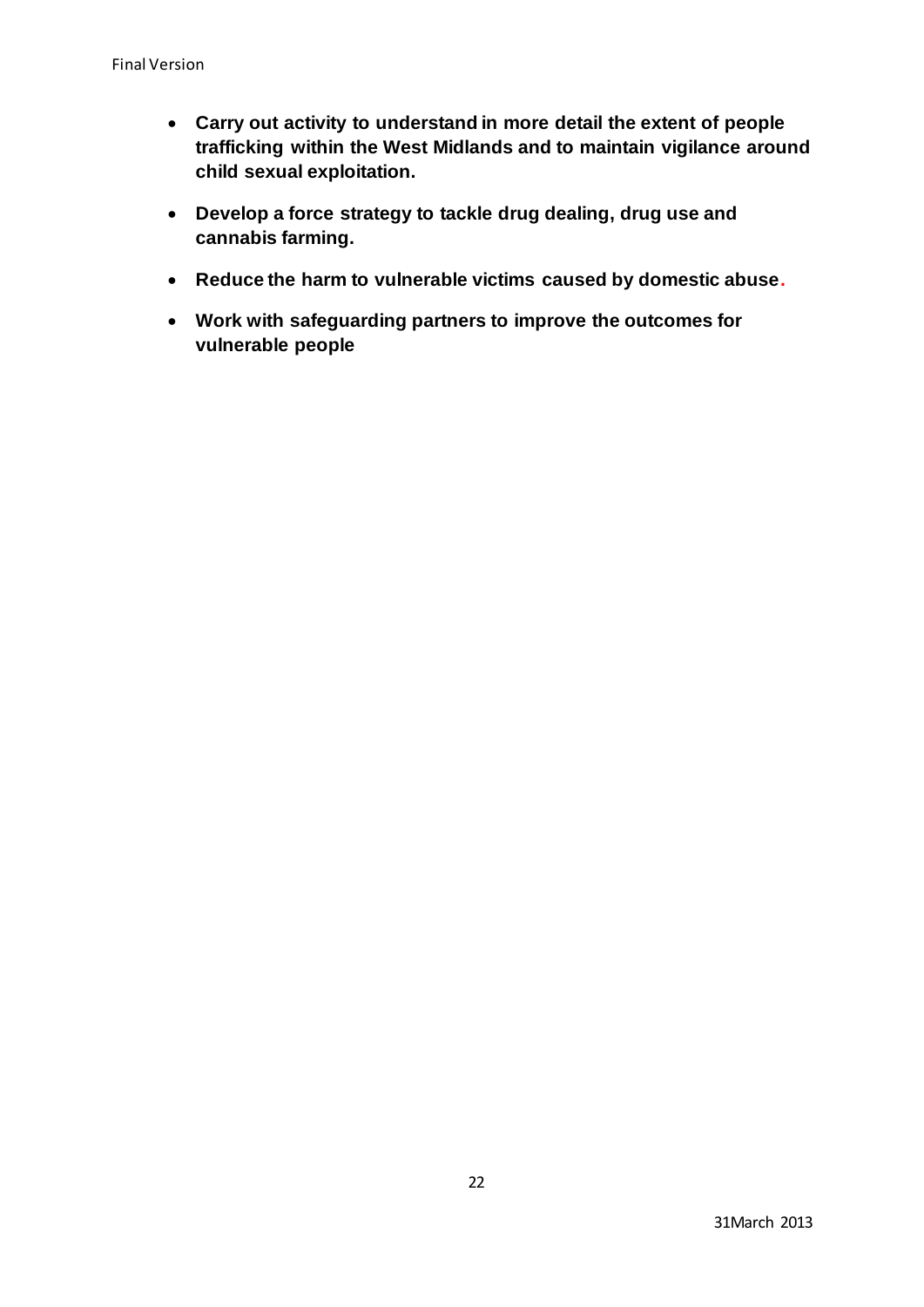# **3.7Improving the service the public receive from the police**

People who use West Midlands Police services have higher levels of satisfaction than most forces in the country, including almost every Metropolitan force. The Chief Constable and the Commissioner aspire to further improve levels of satisfaction through the Force's change programme, particularly for victims and witnesses.

# **How are things now?**

Anti-social behavious is consistently raised as a concern by the public and this is reflected in the seven local community safety strategies and the Force's own strategic assessment. The Force significantly improved satisfaction levels in dealing with crime and anti-social behaviour (ASB) from 76.9% in 2011-12 to 79.1% at the end of February 2013. West Midlands Police is currently the third best performer in its most similar group of forces as indicated in Diagram 4.



# Diagram 4

The Force carries out extensive surveys to test its services in this area and has recently carried out a more strategic piece of 'customer journey' mapping to look in detail at the experience of victims, witnesses and callers so changes can be made to services. All performance is regularly reviewed by the Force. The Commissioner's first summit concerned victims as he wants to look at how they can be supported in the justice system.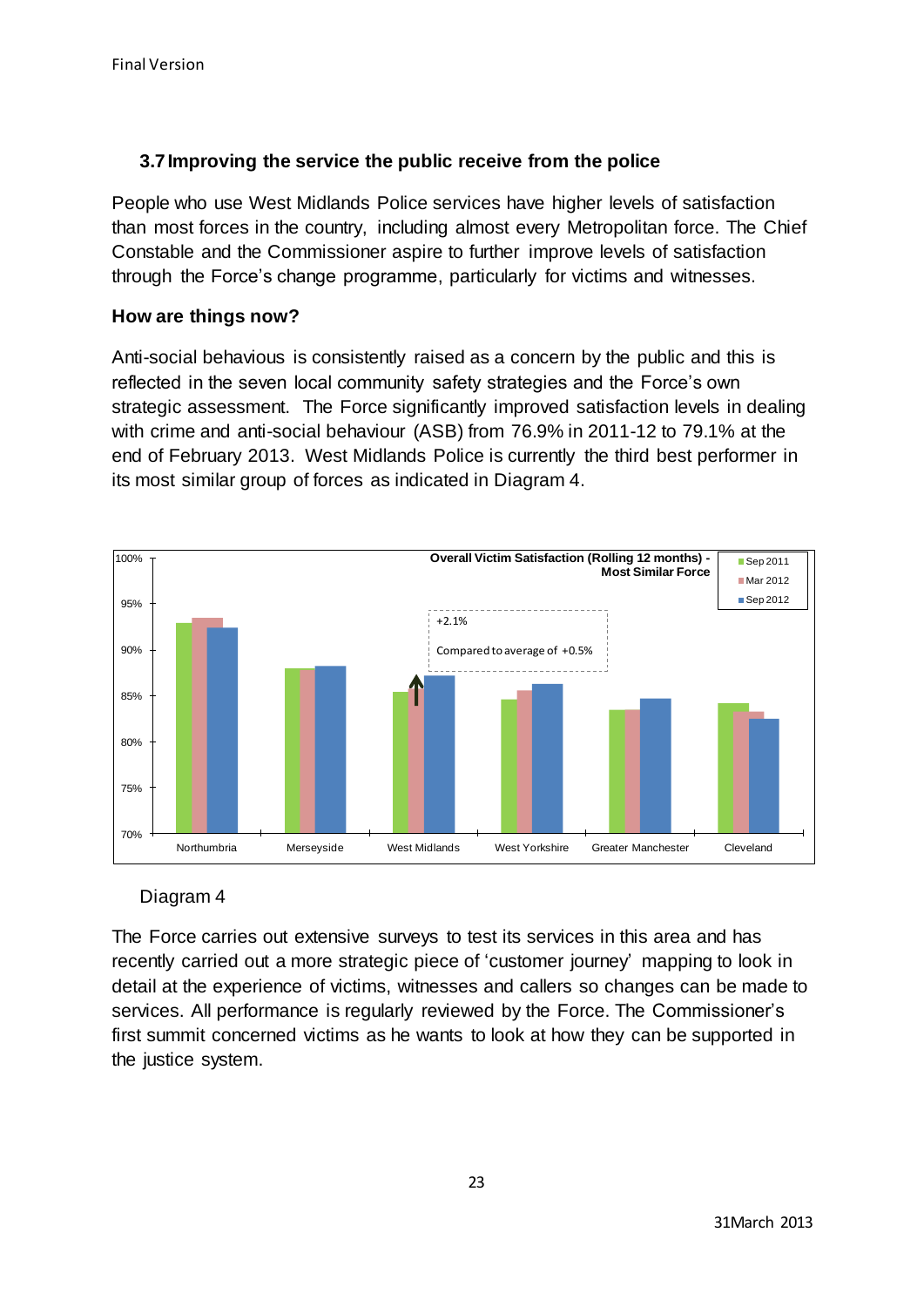**Deliverables and Milestones for 2013-14:**

- **Increase satisfaction with services provided relating to crimes**
- **Increase satisfaction with services provided relating to ASB**
- **Implement a customer services strategy drawing from the Victims Summit<sup>6</sup> and the Customer Journey<sup>7</sup> to deliver further improvements.**
- **Develop strategies to reduce repeat victims of crime and anti-social behaviour.**

 6 "Victims Should Come First" - Victims Summit (11 January 2013). The Victims Summit w as the first in a series of summits arranged by the Police and Crime Commissioner, focusing on the needs and experiences of victims of crime, listening to victims' groups so that services can be built around meeting victims' needs.

 $7$  The aim of the Customer Journey project is to look at the fundamental service design from the point of view of meeting customer needs and expectations, while keeping in view statutory obligations and cost effectiveness.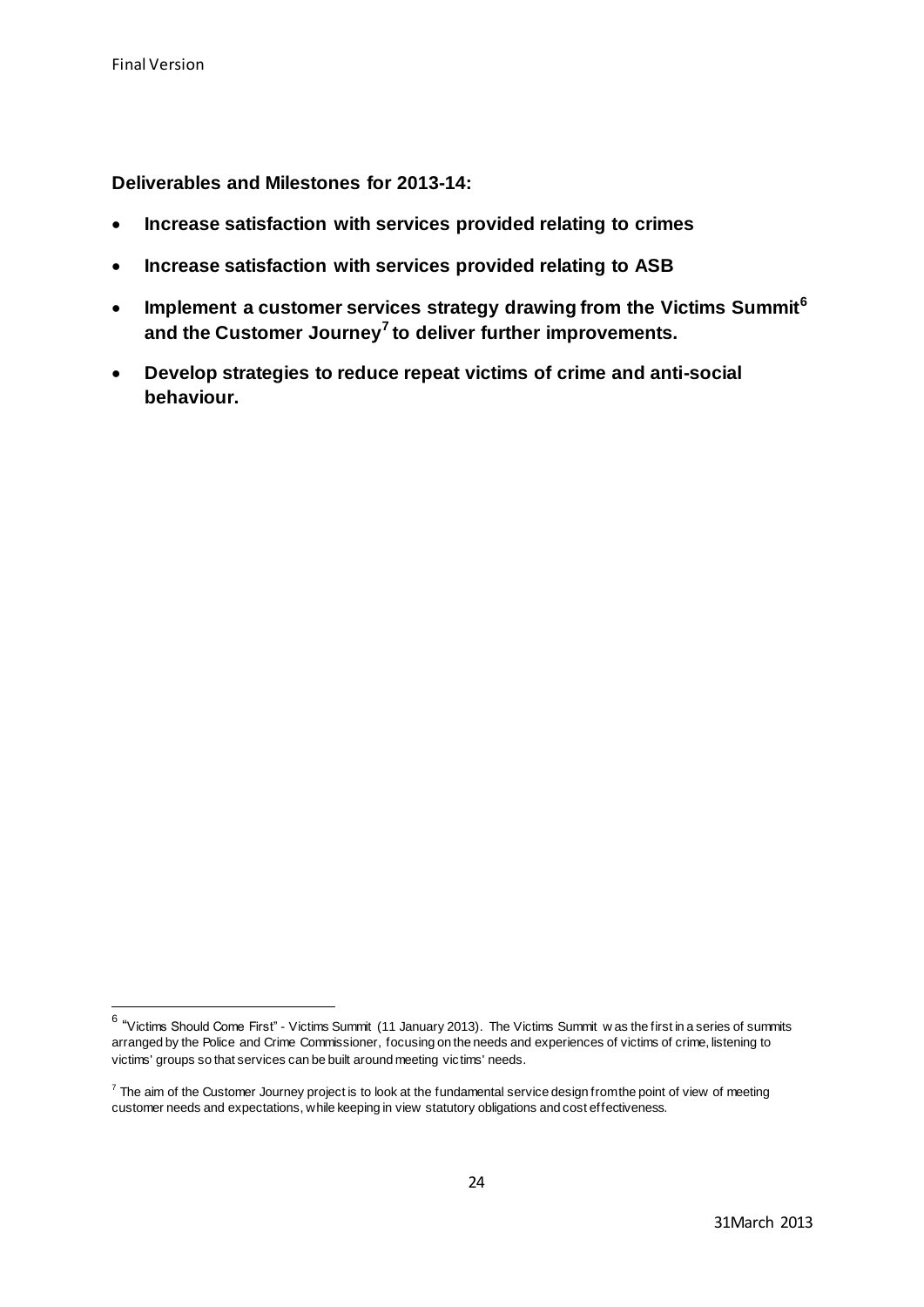# **3.8Supporting stronger communities**

Effective policing and a feel of community safety helps communities flourish. The communities of the West Midlands are experiencing significant demographic change and policing needs to match current and future requirements. The police have an important role with partners to support community cohesion. Some people or communities can generate disproportionate demand so the plan will ensure that exploratory work on how excessive demand can be reduced, through work on issues like troubled families.

A vibrant economy is partly about ensuring business crime continues to fall and the plan will support this at an operational level. More strategically the Force and the Commissioner will want to play a part in programmes under the City Deal and through Local Enterprise Partnerships. The Commissioner will support the local economy through policing services and community safety funds, particularly the community and voluntary sectors.

Most crime starts and finishes in local a neighbourhood which is why the Force is focused on local neighbourhood policing. Neighbourhoods have a variety of different needs and each has a local policing team that understands the local area and tackles local problems.

Within neighbourhoods, police community support officers and special constables work with police officers to help reassure the public, increase visibility and to make the West Midlands a safer place.

# **How are things now?**

Business crime has fallen this year 17.5% at the end of February 2013 when compared to the same period in the previous year. In collaboration with the British Transport Police and Centro partners, the Safer Travel Partnership has reduced crime and anti-social behaviour on the West Midlands' transport system. Further consultation with these partners will ensure this work continues. The Commissioner and the Force will also work with partner agencies to investigate available data to more fully understand the perceptions of public transport passengers regarding their personal safety. The Force is working closely with local authorities on their Troubled Families programmes.

# **Deliverables and Milestones for 2013-14:**

- **Reduce business crime by 6%**
- **Work with our partners to further reduce crime on the transport system**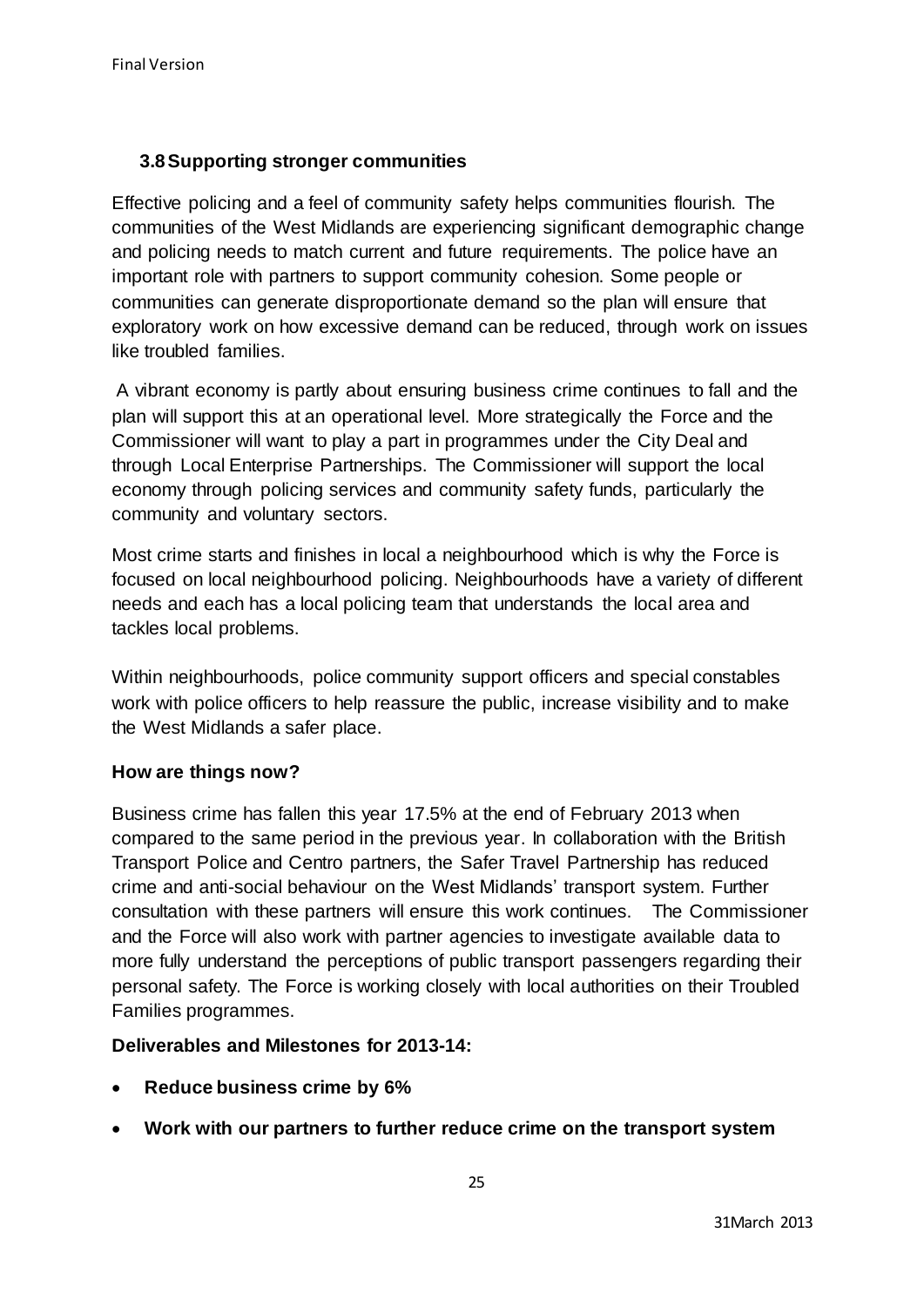- **Strengthen the ability to work with partners on the Troubled Families programme.**
- **Review police community support officers' powers and deployment.**
- **Safer Travel Plan agreed with key partners**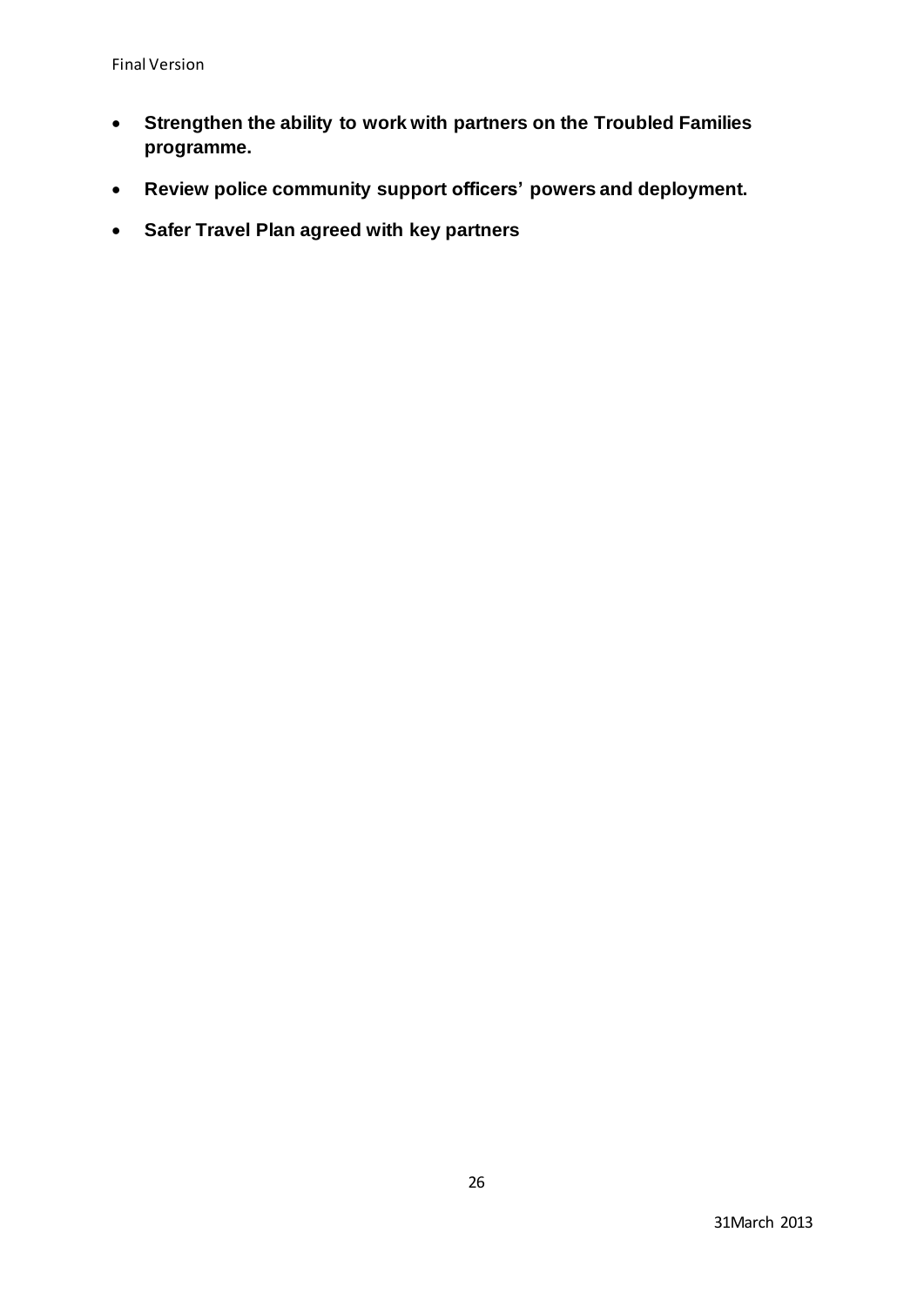# **3.9Ensure an effective contribution to national policing**

The Strategic Policing Requirement, introduced by the Home Secretary in July 2012, requires that, the Commissioner and the Chief Constable ensures that the Force has the right capacity and capability to address these nationally important threats:

- Terrorism
- Civil emergencies
- Organised crime
- Public order and public safety
- Large scale cyber incidents

These threats to national security, public safety, public order and public confidence have the potential to not only affect the communities here in the West Midlands but may also require joint working with other forces and other agencies as part of a national response. To enable this, the Commissioner and the Chief Constable have to make sure that West Midlands Police can communicate with other agencies and that the activities carried out are consistent, well connected and that equipment and practices become standardised across the country.

# **How are things now?**

The Force, through the 2012 Strategic Policing Requirement Assessment, has reviewed its ability to respond to these threats. It has identified that by working with partners and national agencies there is sufficient capacity and capability to address local requirements, whilst also providing vital support to other forces and meeting its national obligations as the second largest force in the country.

# **Deliverables and Milestones for 2013-14:**

 **Ensure West Midlands Police has appropriate capacity and capability to support the five components of the Strategic Policing Requirement; terrorism, other civil emergencies, organised crime, public order, and large scale cyber incidents.**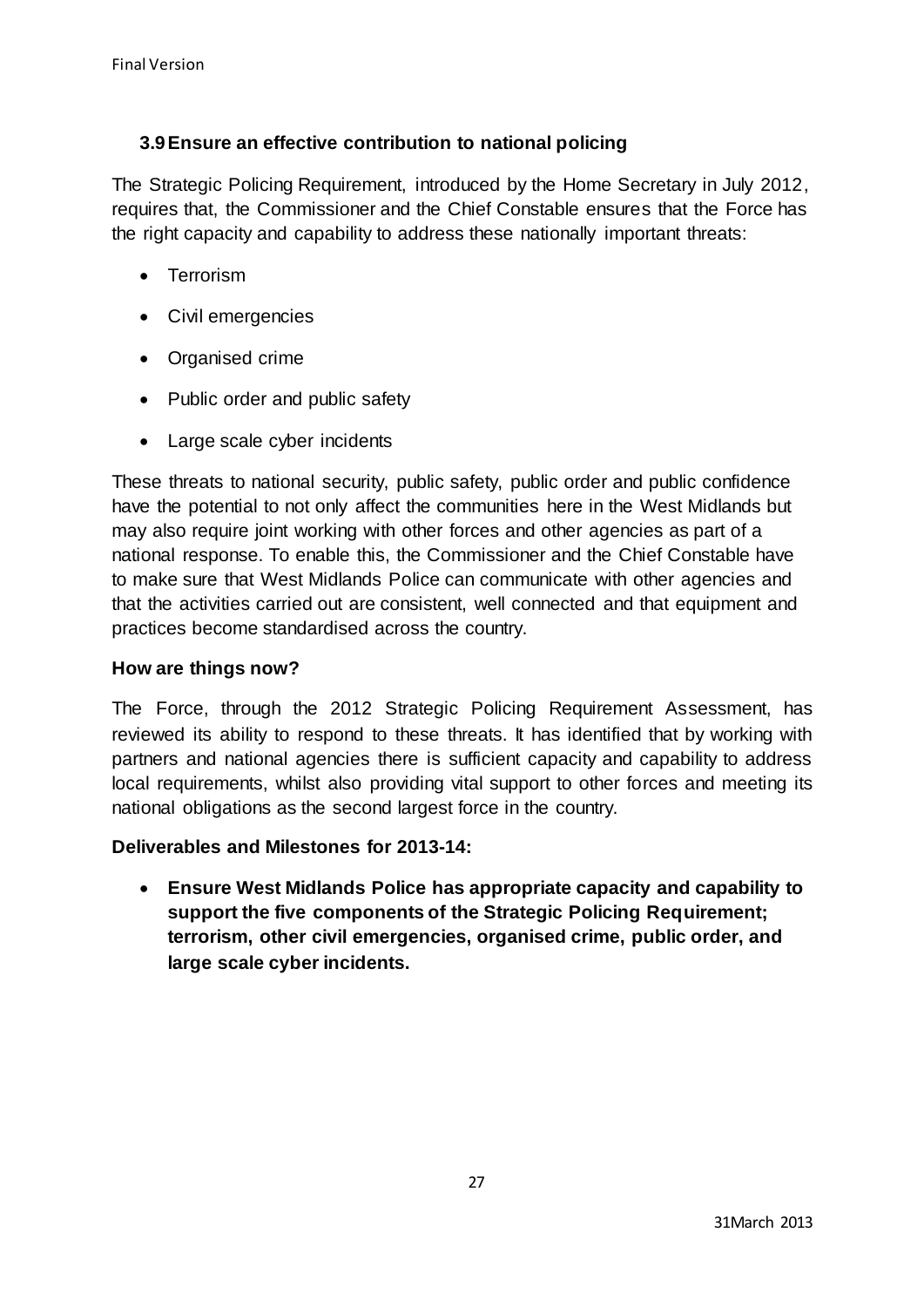# **4 New operating model**

West Midlands Police is facing up to its twin challenge of improving its service together whilst meeting the challenge of reduced budgets. The Commissioner and Chief Constable do not accept that a reduction in budget necessarily means reductions in service. The last two years have shown that the Force can meet big budget reductions and still improve.

It does mean that how the Force works will have to alter dramatically. Simply being more efficient now will not deliver sufficient savings or improvements in the coming years. However, changing how the Force works is complex and will take place over a number of years and so a new operating model will be developed that can meet public expectations and the need to work with fewer resources.

The core of this work is about moving from being reactive to being predictive and intervening early to stop things happening. Traditionally the police came when something happened and work was about responding and investigating. The Force has already started to move away from this.

The new model that is emerging deliberately takes a more pre-emptive stance, seeking "up-stream" interventions that reduce crime and demand for a policing response. This approach places an even higher premium on partnership working as other agencies often have a greater ability to impact on the issues that cause crime and drive policing demand and pooling information helps address problems more effectively.

The tactical thinking that underpins the new model is not in itself new, what has changed, however, are three factors:

Firstly, the growing depth of partner relationships which allows more information to be exchanged and, through tasking processes, to be translated into shared activity.

Secondly, technical advances are supporting the better processing and analysis of information.

Finally, there is no doubt that West Midlands Police is becoming more confident and professional in exploring which practices are the most effective. This is leading to the growing use of externally supported research projects, which through the application of scientific methodology is validating the knowledge base of "what works".

The key tactical approaches involve places, people and vulnerability.

It is a fact that 6% of the force area generates 25% of demand for policing. By policing these areas identified as a priority in an intensive and imaginative manner and by working to understand the needs of communities and partners, significant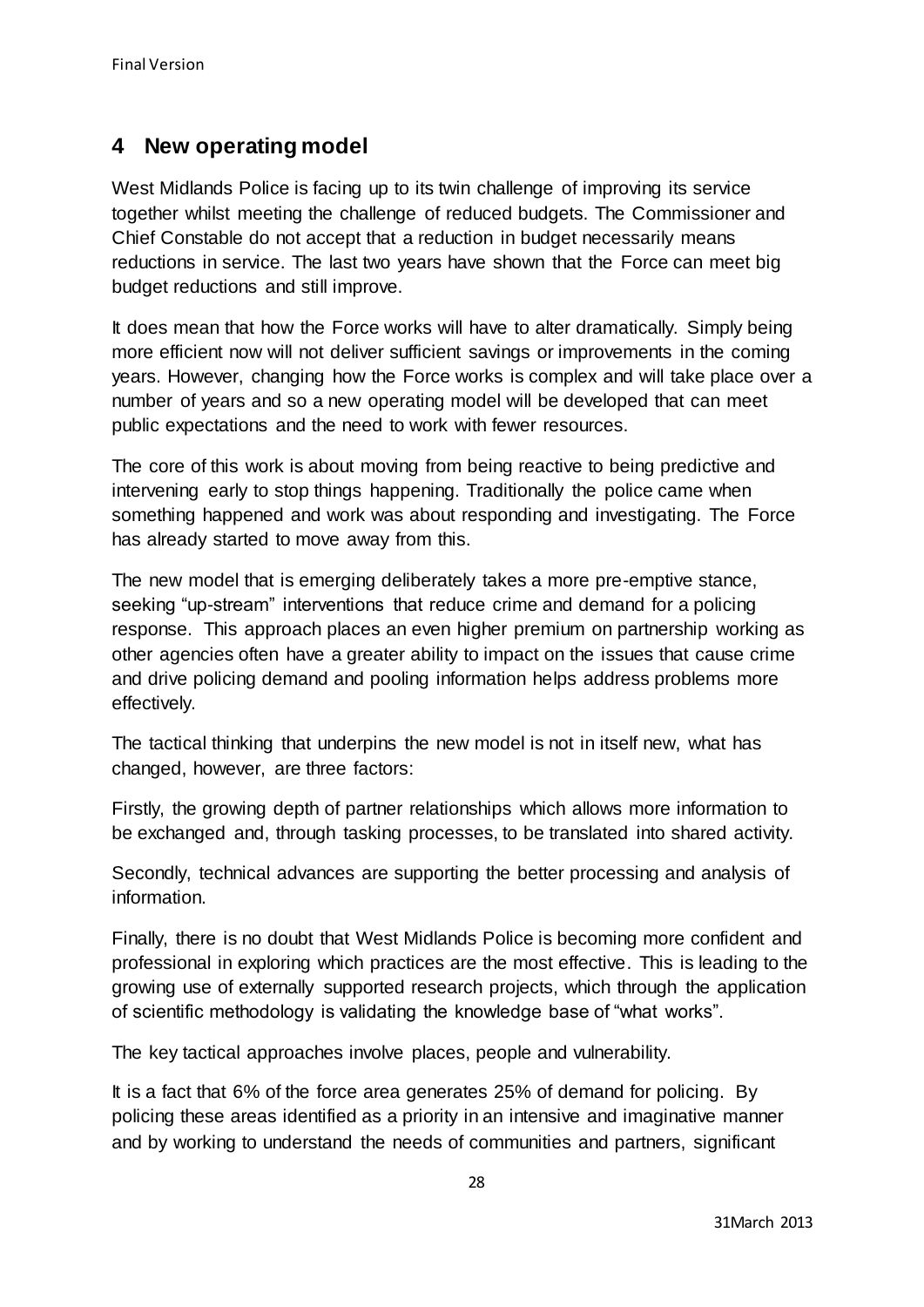progress can be made to further reduce harm and risk for all the communities of the West Midlands.

A similar story of disproportionality exists in terms of people. The Force has made great strides in its approach to offender management. A proven means of assessment has been developed in Wolverhampton and rolled out across the force. Allied to an increase in resources, the integrated offender management programme is probably the most important factor in reducing crime in the West Midlands than elsewhere. A small number of people generate huge amounts of crime; the Force needs to be adept at managing them.

Clear tactics are being developed for offending groups. The work on gang members described elsewhere in the plan is producing community and multi- agency responses to an issue that has blighted the West Midlands. Another example is the Trouble Families initiative which is fully supported by West Midlands Police across the seven local authority areas and provides intensive support and interventions in families where crime is often a key issue.

Understanding patterns of vulnerability is also important. For example, Operation Swordfish uses proven statistical methodology to assess the likelihood of being a victim of burglary and offers a package of interventions.

This is a powerful tactic in its own right but by overlaying issues of place, offender cohort and victim, it is foreseen that sustainable interventions, involving police and partners, can be undertaken.

As well as embracing new tactics, the operating model must be flexible to address long term shifts in demand. To a large extent, the policing agenda since the 1980s was dominated by acquisitive crime. Many factors, including good policing, have reversed that trend. Similarly, the emphasis on violent crime was often on offences committed in public places.

Relative success in these areas has drawn strategic focus onto crimes that have long existed but have been consistently underreported. Domestic abuse, sexual offences and issues of child protection largely occur in private, away from patrolling police officers. They, nevertheless, are a growing cause of concern, not just to the victims but to whole communities.

West Midlands Police is responding by further developing its specialist Public Protection Unit (PPU) and by strengthening its relationships with critical partners. The operating model must respond to the challenges.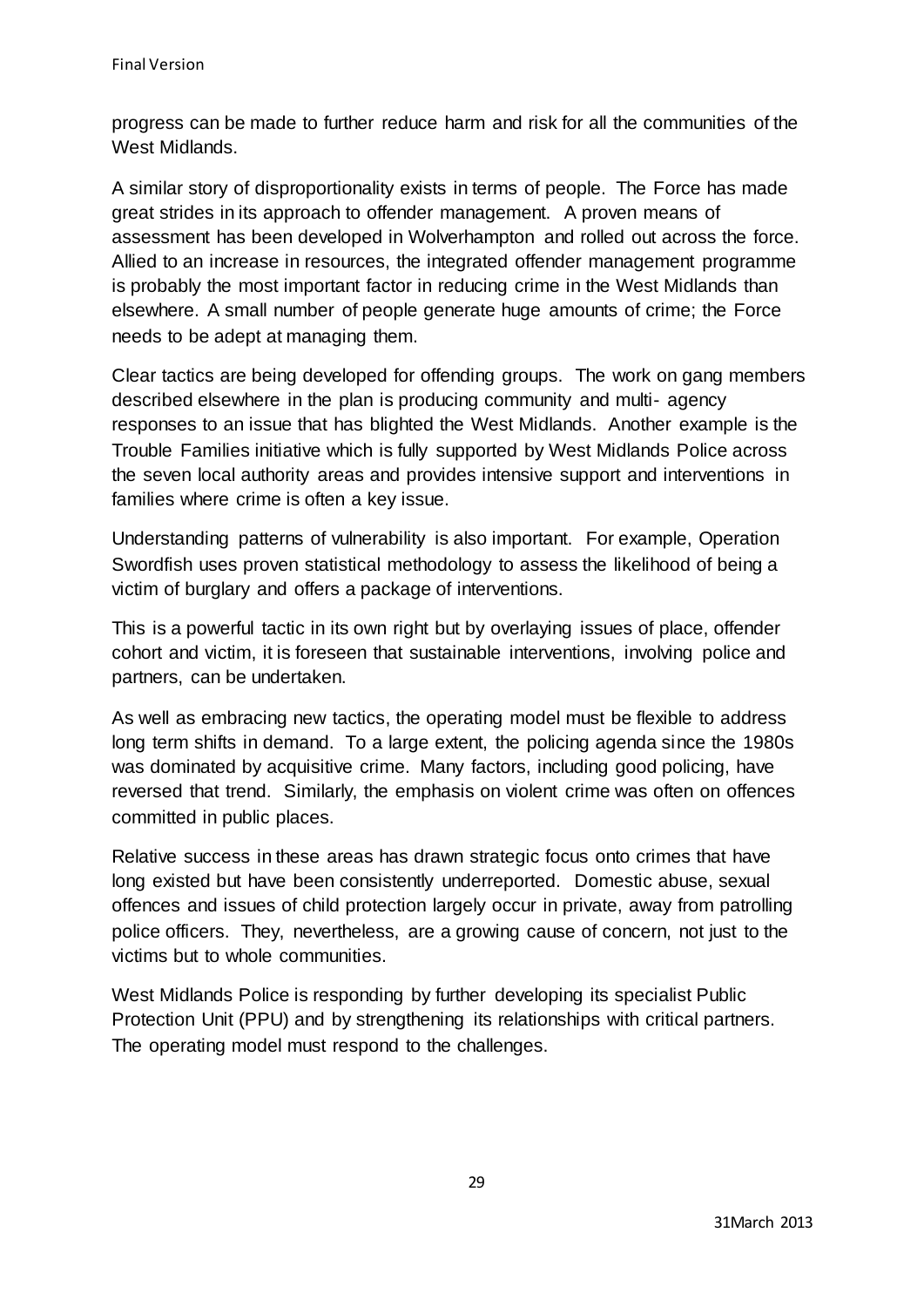# **5 Strategic change**

For the lifetime of this plan, West Midlands Police will be operating in a dynamic environment with high public expectations and a continually reducing budget. If the vision is to be attained West Midlands Police, as an organisation, will have to undergo radical change.

Diagram 5 below provides a framework for how the change process will operate. It shows the mission of West Midlands Police is continuing to be the drive to protect and serve communities and with that creating a request for the operating model to change in the way described in the previous section. The details of delivery of the change programme are covered in Section 3.



# Diagram 5

.

The need to innovate is very strong and must happen at a pace to ensure that West Midlands Police continues to improve its service as its workforce declines. Creating a more innovative environment involves working more closely with academic institutions and partners in the private and public sector as well as making more of the creative talent within West Midlands Police.

Technology sits at the very heart of the radical changes that need to be made. Following considerable ground work by the Technology Taskforce commissioned by the Commissioner, it has been concluded that the only way of progressing is to work with a partner to radically modernise the Force's use of technology with the aim of improving the service to the public.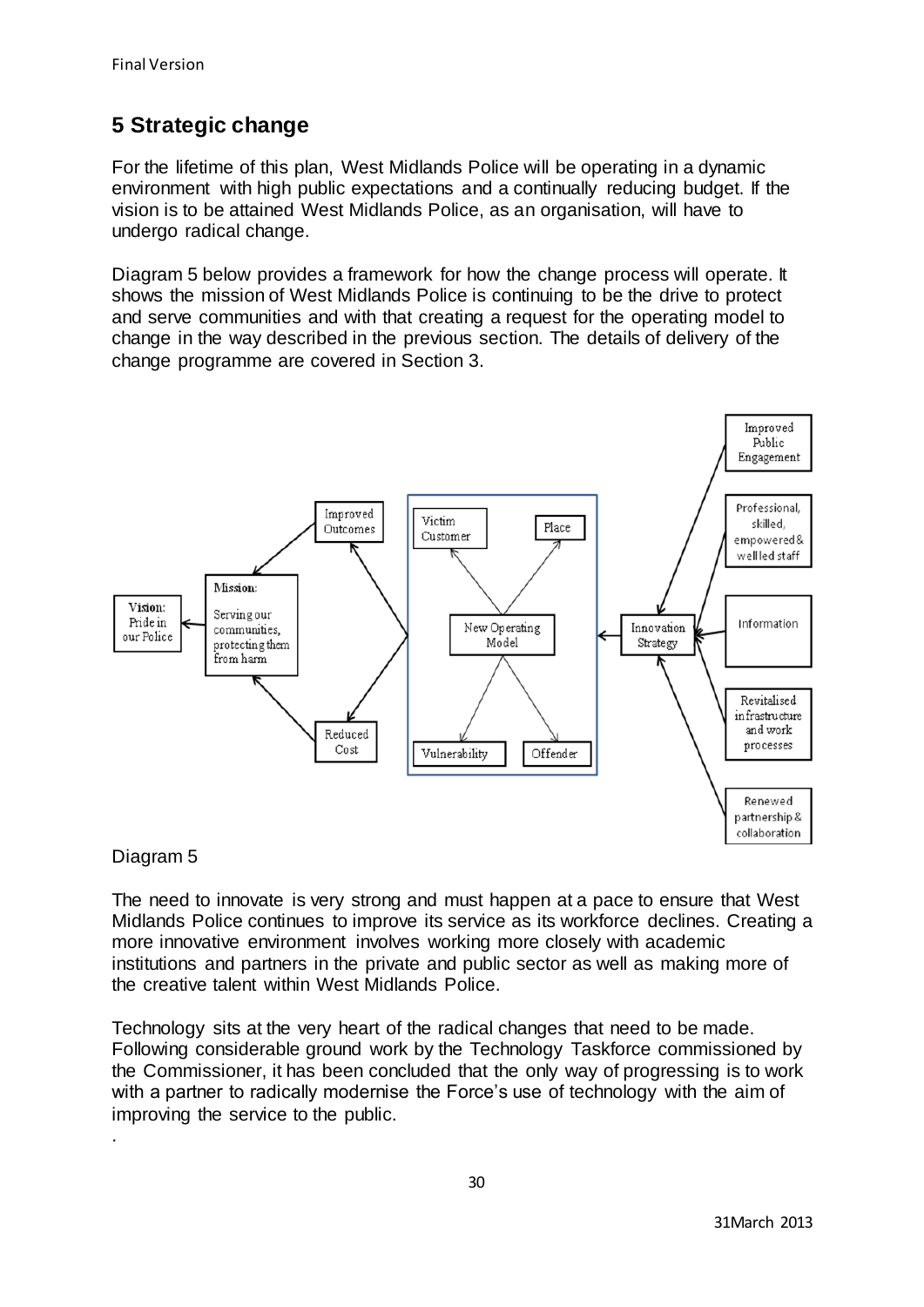Five key areas have been identified that will enable that change to take place by:

### *Community and Customer Insight*

Increasing and systemising the information obtained from the public through consultation, survey work and customer journey research.

#### *Information*

Gathering, managing and responding through the better use of information.

#### *People*

Empowering and better developing the people who work with the organisation and by improving the leadership and climate of discretion in which they operate.

#### *Infrastructure*

Developing new ways of working which addresses the estate, technology and equipment used.

## *Collaboration*

Working more effectively with partners, being prepared to challenge current organisational boundaries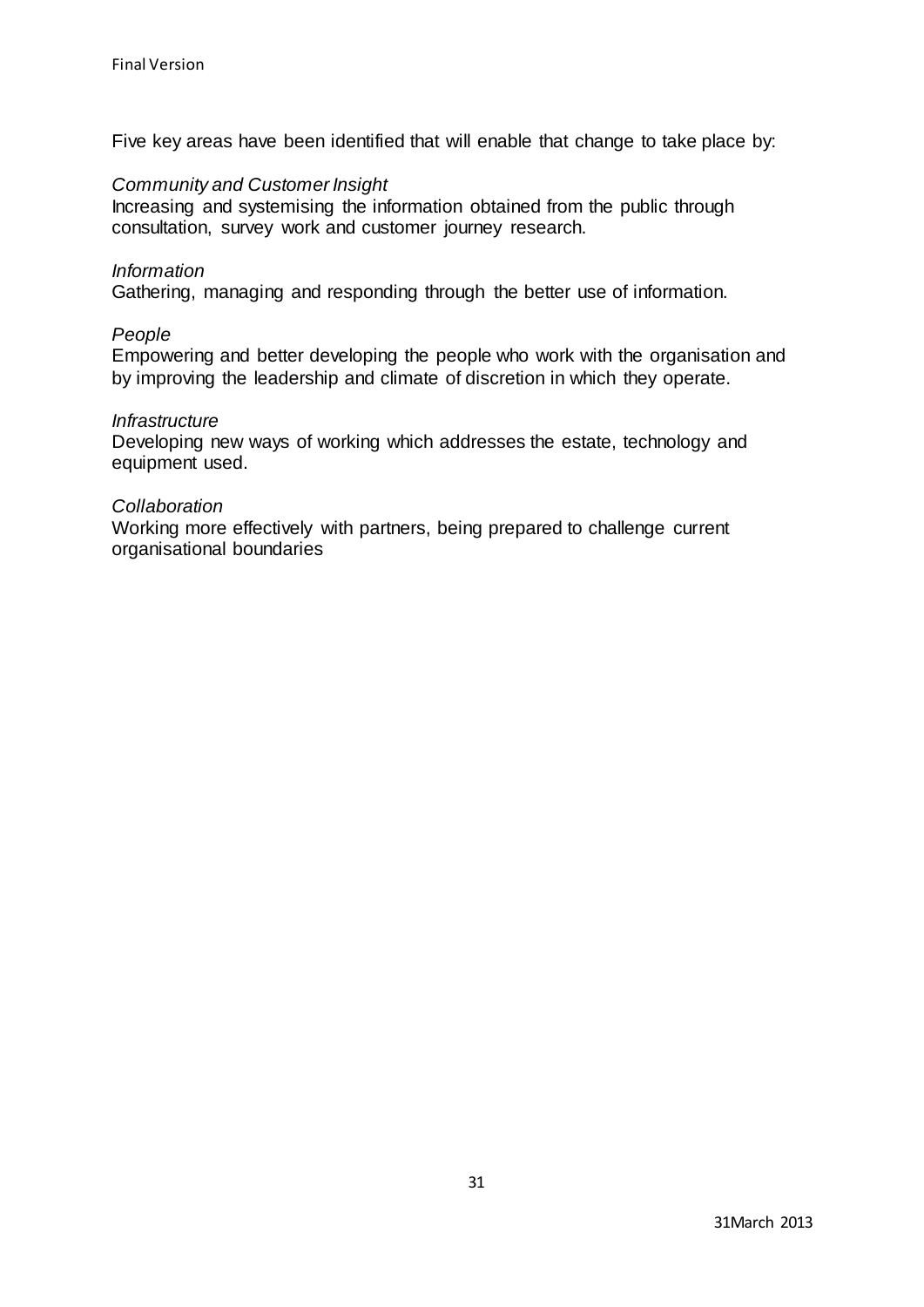# **6 Accountability**

## **How the Force will be held to account**

The Commissioner will use a range of methods to hold the Force to account for its performance. The principle vehicle will be the work that he conducts through his Strategic Policing and Crime Board. The purpose of the Board is to ensure the Commissioner is able to effectively engage and represent all areas of the West Midlands and to support the Commissioner in his role of ensuring an efficient and effective police service for the West Midlands through the setting of the strategic direction for the Force and holding the Chief Constable to account for the exercise of his functions.

The Board will comprise 9 members, including the Commissioner, the Deputy Police and Crime Commissioner (DPCC), 3 Assistant Police and Crime Commissioners (APCCs) and 4 Non-executive Board members. In establishing the Board, the Commissioner has considered the best of both private and public sector governance arrangements.

Each of the three Assistant Police and Crime Commissioners will have geographic responsibilities for two local authority areas which, with the Deputy Police and Crime Commissioner's responsibilities for Birmingham, will ensure that the Commissioner is able to be represented in each of the seven local authority areas. Their role is key to engagement with local people in addition to representing the Commissioner on partnership structures.

The non-executive members of the Board will, alongside two other appointments made jointly by the Chief Constable and the Commissioner, form the statutorily required Audit Committee. The work of this Committee will equally play a role in holding the Force to account.

The Strategic Policing and Crime Board will meet in public on a monthly basis. The principal terms of reference for the Board are to:

- Maintain an overview of the implementation of the Commissioner's manifesto in order to ensure consistency in approach but having regard to the differing needs in the West Midlands
- Monitor the implementation and achievement of the Police and Crime Plan and support the Commissioner in any work required to vary the plan during his term of office
- Scrutinise, support and challenge the overall performance of the Force including the priorities agreed within the plan
- Advise the Commissioner in exercising his functions in setting the budget and precept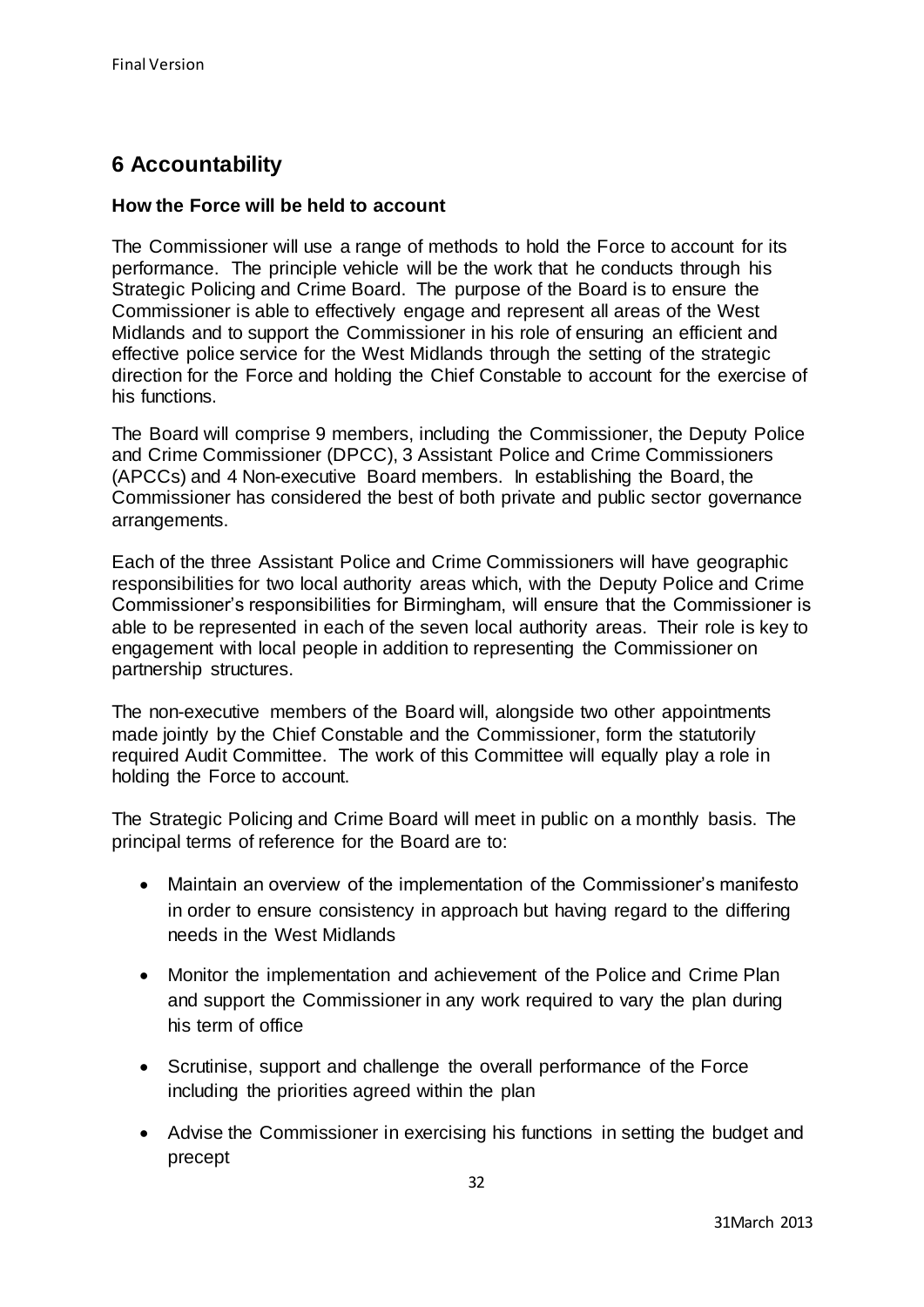- Ensure the effective working of arrangements for consulting with and engaging local residents, communities and victims of crime
- Ensure effective working with the local policing and crime boards and advise the Commissioner on their effectiveness in achieving the outcomes from his award of crime and disorder reduction grants.
- To advise and support the Commissioner in his decision making role and in holding the Chief Constable to account
- Support the Commissioner more generally to fulfil his statutory duties, including equalities and human rights obligations.

The Board will require regular reports from the Force on crime performance and performance against the objectives in this plan together with finance, professional standards and complaints and personnel issues. This will ensure that not only will be the milestones set in this plan be monitored but the Commissioner will be able to ensure that he holds the Chief Constable to account across his responsibilities. The Commissioner will also use the Board to put into the public domain information about the performance of his own office. The Commissioner is exploring the webcasting of the Board.

In addition to the formal Board meetings, the Commissioner will meet regularly with the Chief Constable and other members of the Force's senior team. The Commissioner welcomes support and advice from West Midlands Police and Crime Panel and hopes to be able to work with the Panel in his decision making. The Commissioner is also supported by his own professional advisers in the roles fulfilled by his Chief Executive and Chief Financial Officer.

The Commissioner also ensures that he spends times with the public, meeting and engaging with a wide range of individuals and groups from across the West Midlands, listening to what people say about the service they receive and what services they wish to receive into the future. Recognising the scale of the West Midlands the Commissioner is also making use of social media. He can be followed on Twitter @WestMidsPCC and Facebook [www.facebook.com/WestMidsPCC](http://www.facebook.com/WestMidsPCC)

The Commissioner has a commitment to openness and transparency in his work and you will find wide range of information is also available at [www.westmidlands-pcc.gov.uk](http://www.westmidlands-pcc.gov.uk/)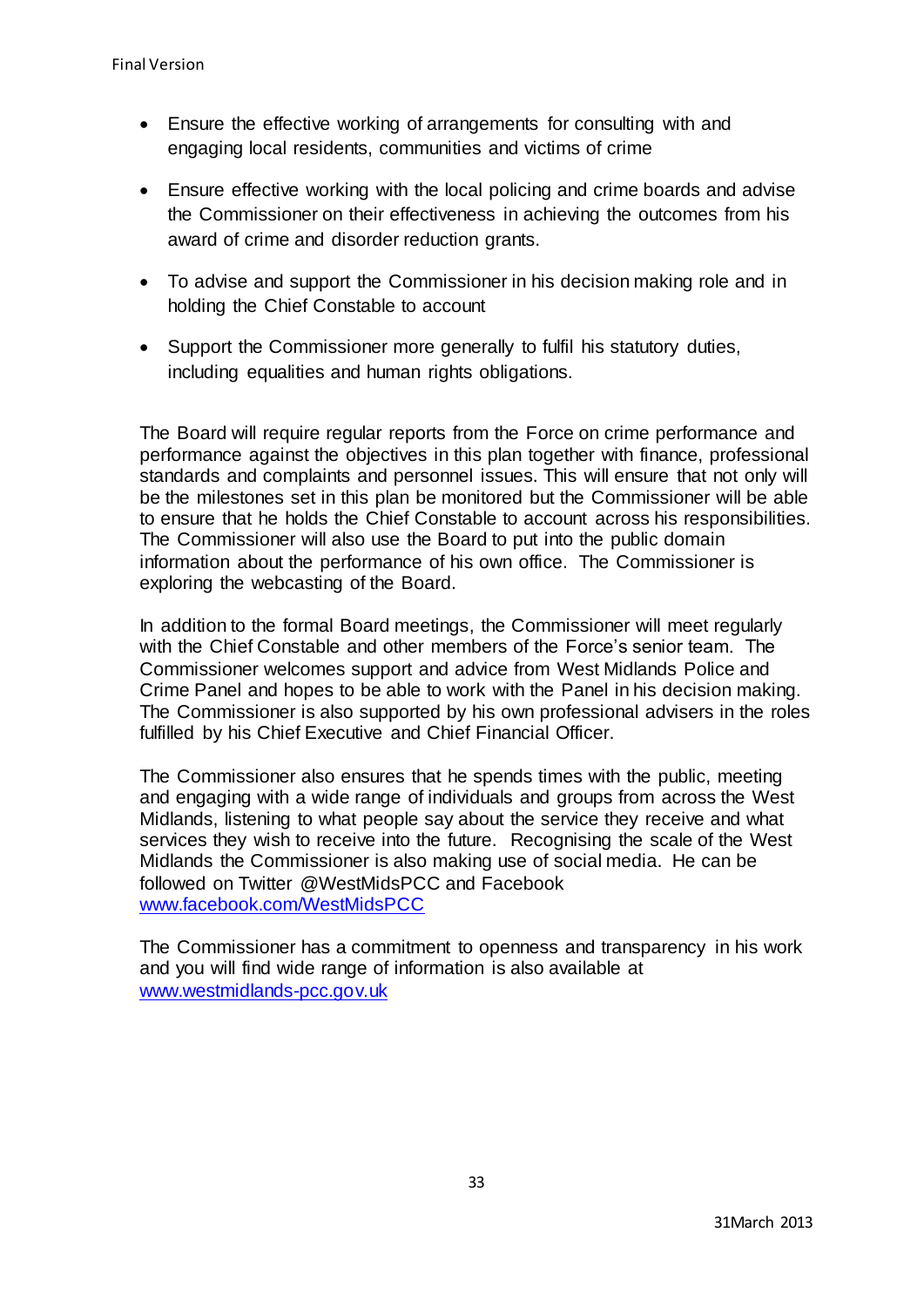# **7. Summary of milestones and deliverables for 2013-14**

This Plan contains a number of milestones and deliverables which are summarised in this section. The Commissioner intends to review this Plan on an annual basis to ensure he benefits from the work conducted in each of the local authority areas through the local policing and crime boards together with work undertaken by partner agencies and the police. This will enable him to set annual milestones and deliverables that meet the needs of local people.

# **3.1 Improving public confidence in policing**

- Increase confidence in policing
- Identify aspects of policing that have an adverse impact on confidence, and establish ways to overcome such barriers
- Analyse hate crime to better understand religious and racially aggravated offences, for example islamophobia.

# **3.2 Creating stronger partnerships**

- Allocate funding to partnerships to tackle local policing and crime problems
- Increase engagement with each Health and Wellbeing Board across the seven local authority areas
- Explore opportunities to improve the response to serious and organised crime in collaboration with regional forces and the National Crime Agency
- Reduce reoffending of criminals through partnership working

# **3.3 Developing greater local identity across the West Midlands**

 Work with local partnerships to establish local policing and crime boards in each of the seven local authority areas

# **3.4 Delivering better value for money**

- Implement Invest-to-save schemes that enable more efficient working practices
- Develop people who are capable and effective in delivering their roles
- Improve productivity of staff and assets
- Improve the diversity of throughout the Force through the recruitment and progression processes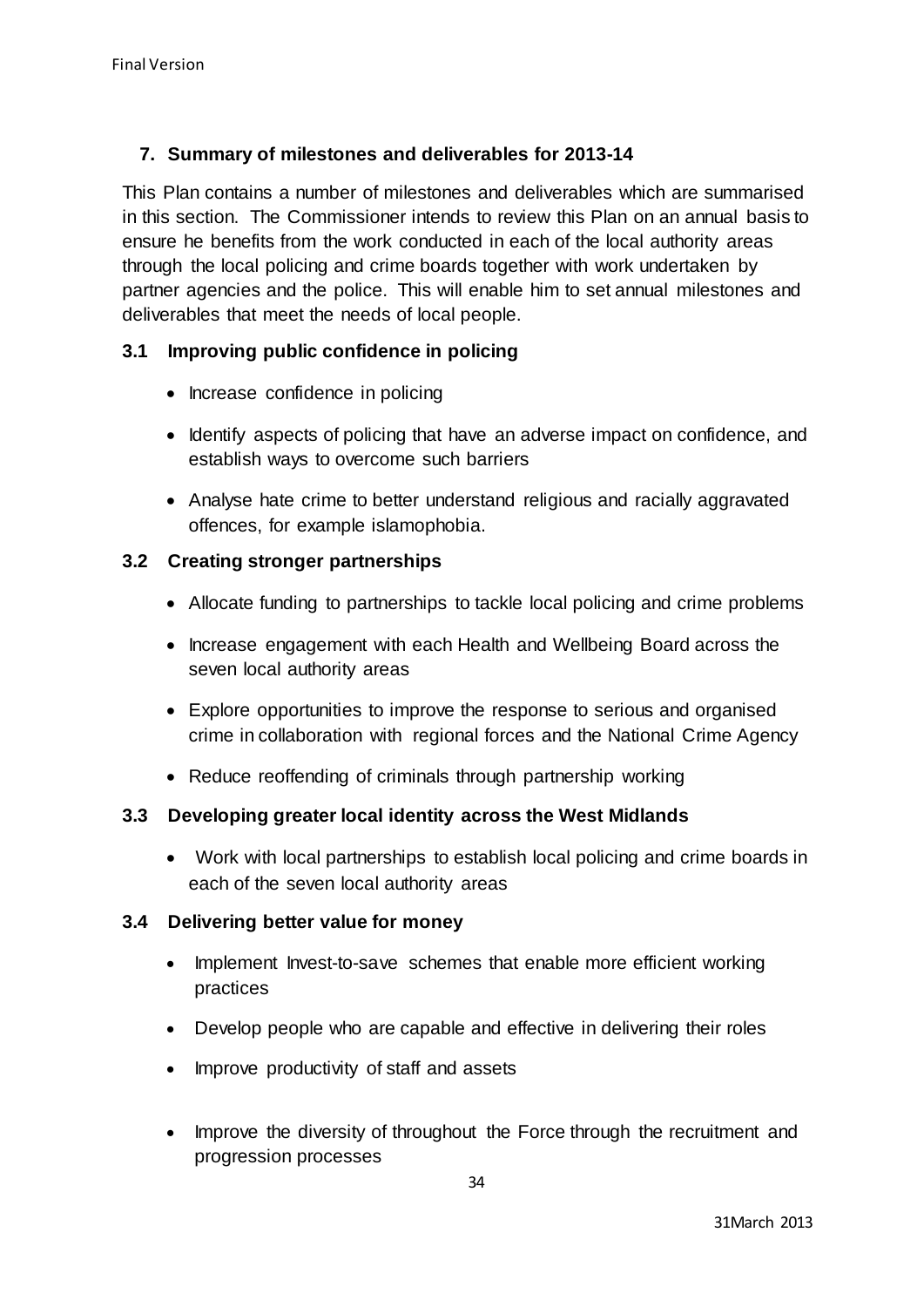# **3.5 Demonstrating the Force's commitment to social responsibility**

- Introduce a fleet of 'green' cars that are efficient and are better for the environment
- Consult on the procurement strategy to influence the economic well-being of the area
- Increase the involvement and work with voluntary, third sector and community partnerships in priority areas helping to keep crime down

## **3.6 Reduce crime and offending**

- Reduce overall crime by 5%.
- Reduce violent crime where injury is caused by 8%.
- Reduce burglary by 8%.
- Reduce crime in high crime priority areas by 7%
- Support local and national projects aimed at understanding which interventions are effective at reducing low level offending

### **3.7 Better protecting people from harm**

- Reduce the harm caused by gangs and organised crime groups by continuing to target them
- Reduce the harm caused by terrorism by continuing to target them under the local and national strategy
- Carry out activity to understand in more detail the extent of people trafficking within the West Midlands and to maintain vigilance around child sexual exploitation.
- Develop a force strategy to tackle drug dealing, drug use and cannabis farming.
- Reduce the harm to vulnerable victims caused by domestic abuse.
- Work with safeguarding partners to improve the outcomes for vulnerable people

# **3.8 Improving the service the public receive from the police**

• Increase satisfaction with services provided relating to crimes